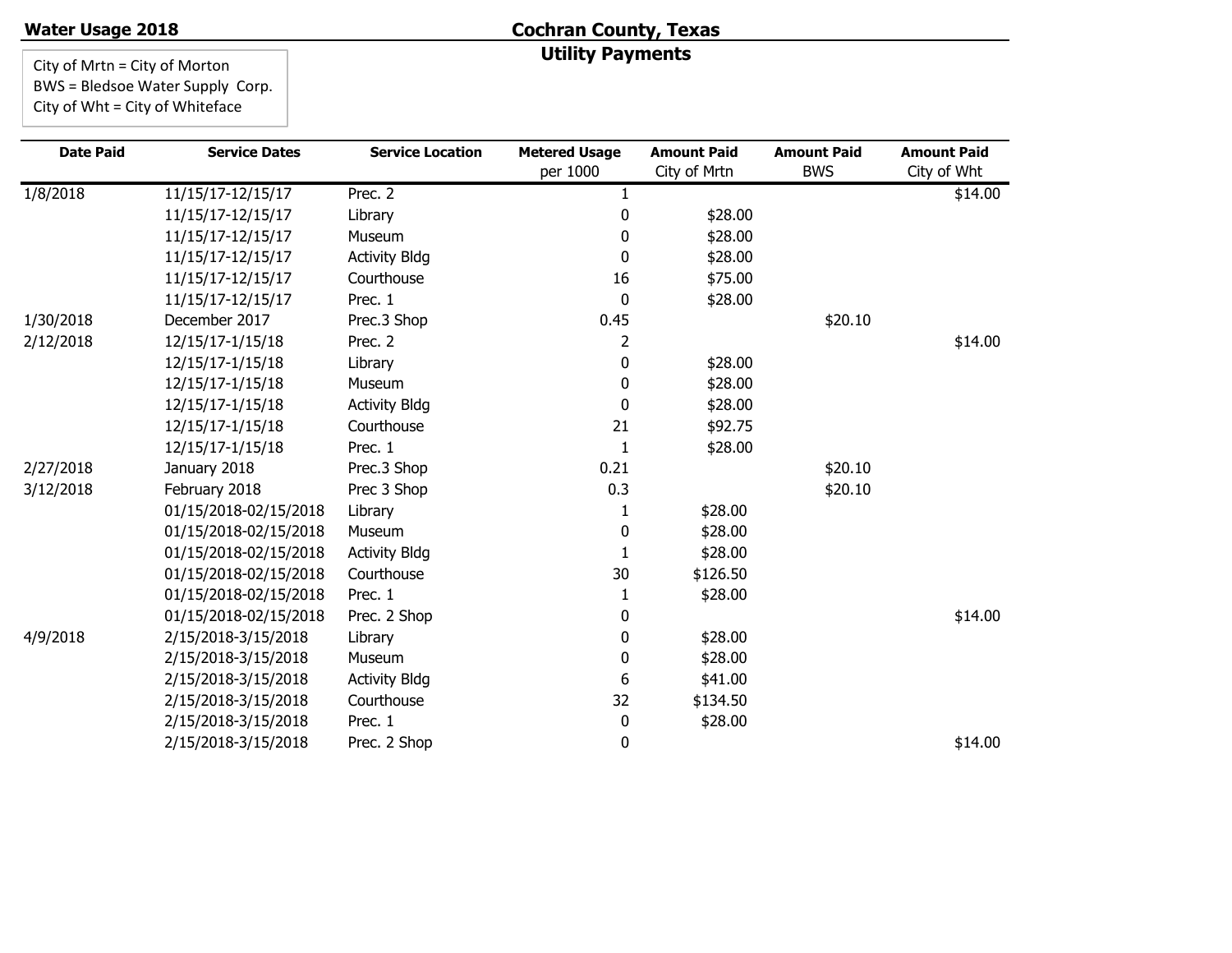#### **Water Usage 2018**

# **Cochran County, Texas Utility Payments**

City of Mrtn = City of Morton BWS = Bledsoe Water Supply Corp. City of Wht = City of Whiteface

| <b>Date Paid</b> | <b>Service Dates</b> | <b>Service Location</b> | <b>Metered Usage</b><br>per 1000 | <b>Amount Paid</b> | <b>Amount Paid</b><br><b>BWS</b> | <b>Amount Paid</b> |
|------------------|----------------------|-------------------------|----------------------------------|--------------------|----------------------------------|--------------------|
|                  |                      |                         |                                  | City of Mrtn       |                                  | City of Wht        |
| 4/24/2018        | <b>MARCH 2018</b>    | Prec 3 Shop             | 0.278                            |                    | \$20.10                          |                    |
| 5/14/2018        | 3/15/2018-4/16/2018  | Library                 | 1                                | \$28.00            |                                  |                    |
|                  | 3/15/2018-4/16/2018  | Museum                  | 0                                | \$28.00            |                                  |                    |
|                  | 3/15/2018-4/16/2018  | <b>Activity Bldg</b>    | 3                                | \$31.25            |                                  |                    |
|                  | 3/15/2018-4/16/2018  | Courthouse              | 73                               | \$312.50           |                                  |                    |
|                  | 3/15/2018-4/16/2018  | Prec. 1                 | 1                                | \$28.00            |                                  |                    |
|                  | 3/15/2018-4/16/2018  | Prec. 2 Shop            | 0                                |                    |                                  | \$26.00            |
| 5/30/2018        | <b>APRIL 2018</b>    | Prec 3 Shop             | 4.75                             |                    | \$20.10                          |                    |
| 6/11/2018        | 4/16/2018-5/15/2018  | Library                 | 0                                | \$28.00            |                                  |                    |
|                  | 4/16/2018-5/15/2018  | Museum                  | 0                                | 28                 |                                  |                    |
|                  | 4/16/2018-5/15/2018  | <b>Activity Bldg</b>    | 4                                | \$34.50            |                                  |                    |
|                  | 4/16/2018-5/15/2018  | Courthouse              | 257                              | \$1,140.50         |                                  |                    |
|                  | 4/16/2018-5/15/2018  | Prec. 1                 | 4                                | \$34.50            |                                  |                    |
|                  | 4/16/2018-5/16/2018  | Prec 2 Shop             | 0                                |                    |                                  | \$26.00            |
|                  | MAY 2018             | Prec 3 Shop             | 490                              |                    | \$20.10                          |                    |
| 7/9/2018         | 5/16/18-6/18/18      | Prec. 2                 | 1                                |                    |                                  | \$26.00            |
|                  | $5/15/18-6/15/18$    | Library                 | 1                                | \$28.00            |                                  |                    |
|                  | 5/15/18-6/15/18      | Museum                  | 0                                | \$28.00            |                                  |                    |
|                  | 5/15/18-6/15/18      | <b>Activity Bldg</b>    | 10                               | \$54.00            |                                  |                    |
|                  | 5/15/18-6/15/18      | Courthouse              | 292                              | \$1,298.00         |                                  |                    |
|                  | 5/15/18-6/15/18      | Prec. 1                 | 4                                | \$34.50            |                                  |                    |
| 7/9/2018         | <b>JUNE 2018</b>     | Prec.3 Shop             | 490                              |                    | \$20.10                          |                    |
| 8/13/2018        | 6/18/18-7/16/18      | Prec. 2                 | 1                                |                    |                                  | \$26.00            |
|                  | $6/15/18-7/16/18$    | Library                 | 0                                | \$28.00            |                                  |                    |
|                  | 6/15/18-7/16/18      | Museum                  | 0                                | \$28.00            |                                  |                    |
|                  | 6/15/18-7/16/18      | <b>Activity Bldg</b>    | 5                                | \$37.75            |                                  |                    |
|                  | 6/15/18-7/16/18      | Courthouse              | 171                              | \$753.50           |                                  |                    |
|                  | 6/15/18-7/16/18      | Prec. 1                 | 5                                | \$37.75            |                                  |                    |
| 8/30/2018        | <b>JULY 2018</b>     | Prec.3 Shop             | 1595                             |                    | \$20.10                          |                    |
| 9/10/2018        | 7/16/18-8/15/18      | Prec. 2                 | $\mathbf 0$                      |                    |                                  | \$26.00            |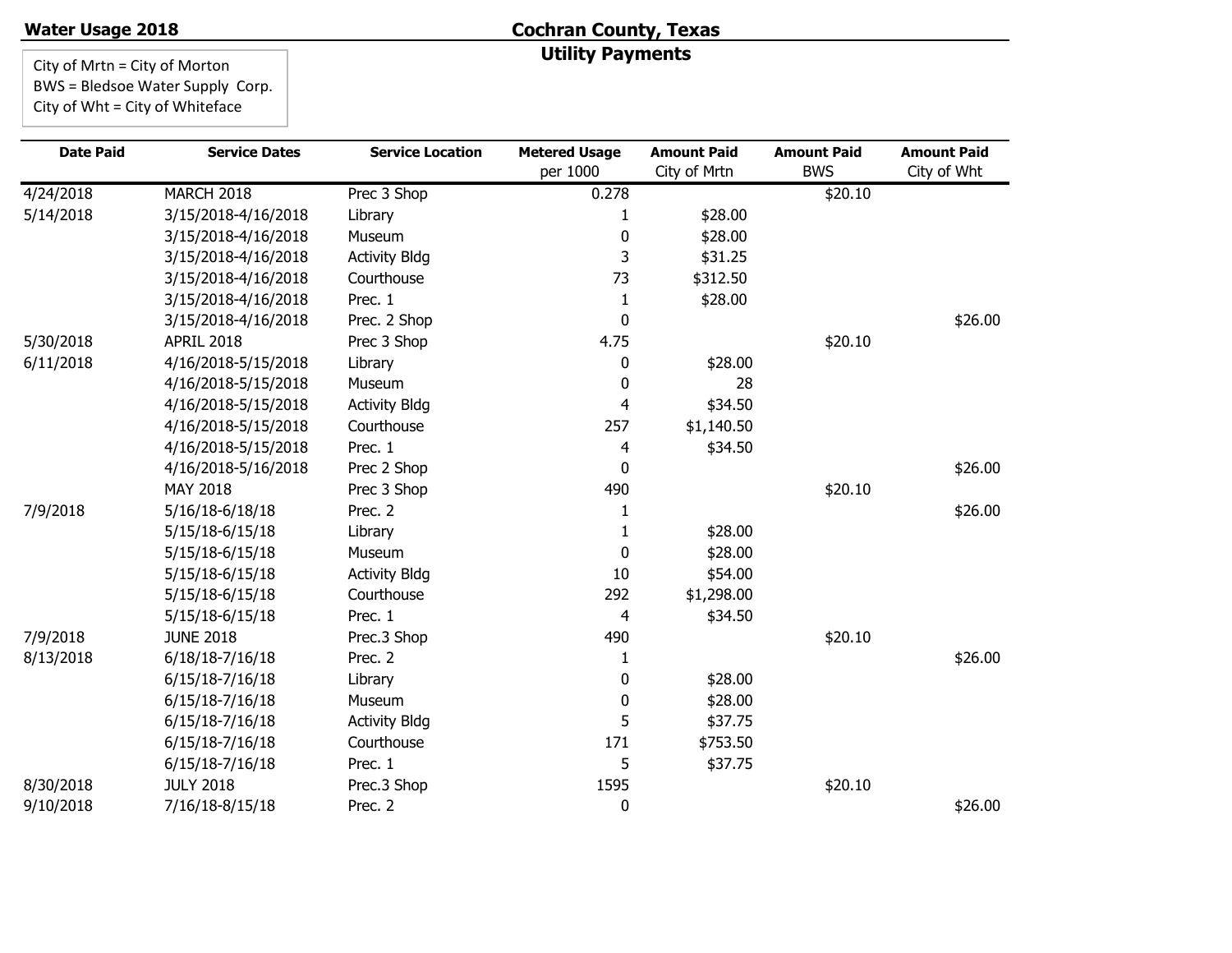#### **Water Usage 2018**

# **Cochran County, Texas Utility Payments**

City of Mrtn = City of Morton BWS = Bledsoe Water Supply Corp.

City of Wht = City of Whiteface

| <b>Date Paid</b> | <b>Service Dates</b> | <b>Service Location</b> | <b>Metered Usage</b> | <b>Amount Paid</b> | <b>Amount Paid</b> | <b>Amount Paid</b> |
|------------------|----------------------|-------------------------|----------------------|--------------------|--------------------|--------------------|
|                  |                      |                         | per 1000             | City of Mrtn       | <b>BWS</b>         | City of Wht        |
| 9/10/2018        | 7/16/18-8/15/18      | Library                 | $\mathbf{1}$         | \$28.00            |                    |                    |
|                  | 7/16/18-8/15/18      | Museum                  | $\Omega$             | \$28.00            |                    |                    |
|                  | 7/16/18-8/15/18      | <b>Activity Bldg</b>    | 4                    | \$34.50            |                    |                    |
|                  | 7/16/18-8/15/18      | Courthouse              | 138                  | \$605.00           |                    |                    |
|                  | 7/16/18-8/15/18      | Prec. 1                 | 0                    | \$28.00            |                    |                    |
|                  | AUGUST 2018          | Prec.3 Shop             | 320                  |                    | \$22.11            |                    |
| 10/8/2018        | 8/15/18-9/14/18      | Prec. 2                 | 0                    |                    |                    | \$26.00            |
|                  | 8/15/18-9/14/18      | Library                 | 0                    | \$28.00            |                    |                    |
|                  | 8/15/18-9/14/18      | Museum                  | $\Omega$             | \$28.00            |                    |                    |
|                  | 8/15/18-9/14/18      | <b>Activity Bldg</b>    | 6                    | \$41.00            |                    |                    |
|                  | 8/15/18-9/14/18      | Courthouse              | 119                  | \$519.50           |                    |                    |
|                  | 8/15/18-9/14/18      | Prec. 1                 | 0                    | \$28.00            |                    |                    |
| 10/30/2018       | <b>SEPTEMBER</b>     | Prec.3 Shop             | 530                  |                    | \$22.11            |                    |
| 11/13/2018       | 9/14/18-10/15/18     | Prec. 2                 | 0                    |                    |                    | \$26.00            |
| 11/13/2018       | 9/14/18-10/15/18     | Library                 | 10                   | \$54.00            |                    |                    |
|                  | 9/14/18-10/15/18     | Museum                  | 0                    | \$28.00            |                    |                    |
|                  | 9/14/18-10/15/18     | <b>Activity Bldg</b>    | 3                    | \$31.25            |                    |                    |
|                  | 9/14/18-10/15/18     | Courthouse              | 80                   | \$344.00           |                    |                    |
|                  | 9/14/18-10/15/18     | Prec. 1                 | $\mathbf{0}$         | \$28.00            |                    |                    |
|                  | October 2018         | Prec.3 Shop             | 560                  |                    | \$22.11            |                    |
| 11/29/2018       | 10/15/18-11/15/18    | Prec. 2                 | 0                    |                    |                    | \$26.00            |
| 12/10/2018       | 10/15/18-11/15/18    | Library                 | 0                    | \$28.00            |                    |                    |
|                  | 10/15/18-11/15/18    | Museum                  | 0                    | \$28.00            |                    |                    |
|                  | 10/15/18-11/15/18    | <b>Activity Bldg</b>    | 3                    | \$31.25            |                    |                    |
|                  | 10/15/18-11/15/18    | Courthouse              | 59                   | \$249.50           |                    |                    |
|                  | 10/15/18-11/15/18    | Prec. 1                 | 1                    | \$28.00            |                    |                    |
| 12/28/2018       | November 2018        | Prec.3 Shop             | 775                  |                    | \$22.11            |                    |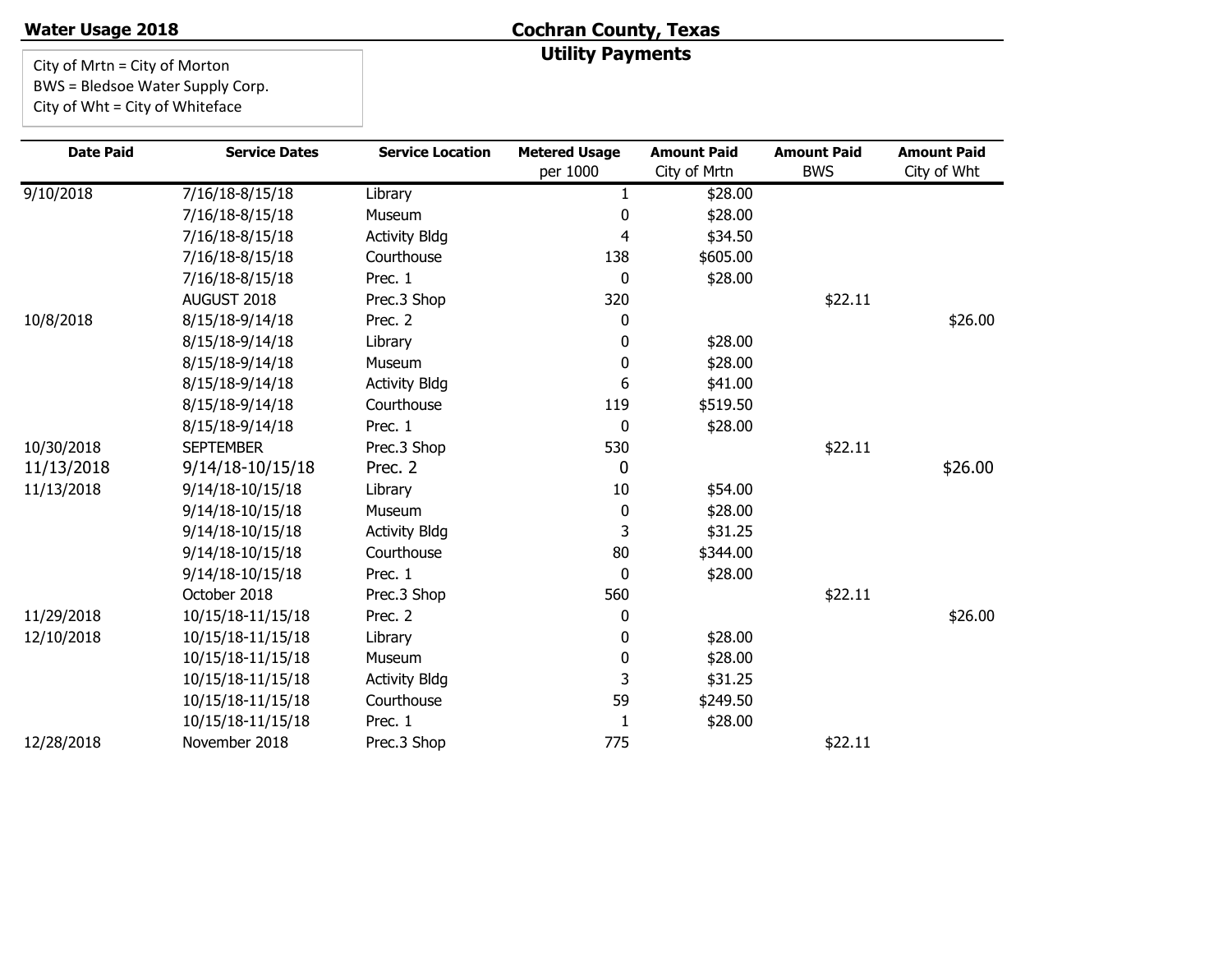# **Cochran County, Texas Utility Payments**

| <b>Date Paid</b>      | <b>Service Dates</b> | <b>Service Location</b> | <b>Metered Usage</b><br>KwH | <b>Amount Pd</b><br><b>XCEL</b> | <b>Amount Pd</b><br><b>BCEC</b> |
|-----------------------|----------------------|-------------------------|-----------------------------|---------------------------------|---------------------------------|
| $1/\overline{8}/2018$ | 11/14/17-12/19/17    | Prec 3 Shop             | 63                          |                                 | \$31.02                         |
|                       | December 2017        | 2 Area Lights           |                             |                                 | \$24.66                         |
|                       | 11/17/17-12/22/17    | Prec 4 Shop             | 500                         |                                 | \$72.75                         |
|                       | December 2017        | Area light              |                             |                                 | \$11.98                         |
|                       | 11/03/17-12/05/17    | <b>Sheriff Posse</b>    | $\mathbf 0$                 |                                 | \$34.53                         |
| 1/30/2018             | 12/12/17-1/15/18     | Prec 2 Shop             | 176                         | \$26.61                         |                                 |
|                       | 12/12/17-1/14/18     | Area light              | 75                          | \$16.01                         |                                 |
|                       | 12/18/17-1/22/18     | Airport                 | 747                         | \$73.05                         |                                 |
|                       | 12/18/17-1/19/18     | Courthouse              | 24600                       | \$1,713.24                      |                                 |
|                       | 12/18/17-1/22/18     | Softball Park           | 0                           | \$11.28                         |                                 |
|                       | 12/18/17-1/19/18     | N Comm tower            | 1364                        | \$127.77                        |                                 |
|                       | 12/18/17-1/22/18     | Prec 1 shop             | 542                         | \$56.10                         |                                 |
|                       | 12/18/17-1/19/18     | Library                 | 1145                        | \$109.14                        |                                 |
|                       | 12/18/17-1/18/18     | 1 Area light            | 58                          | \$15.11                         |                                 |
|                       | 12/18/17-1/19/18     | Museum                  | 26                          | \$13.82                         |                                 |
|                       | 12/18/17-1/19/18     | <b>Activity Bldg</b>    | 5882                        | \$494.19                        |                                 |
|                       | 12/18/17-1/18/18     | 3 Area lights           | 173                         | \$45.33                         |                                 |
|                       | 12/18/17-1/22/18     | Park irrigation         | 1620                        | \$145.22                        |                                 |
|                       | 12/18/17-1/22/18     | Park/shop               | 690                         | \$68.33                         |                                 |
|                       | 12/18/17-1/21/18     | 1 Area light            | 63                          | \$14.82                         |                                 |
|                       | 12/18/17-1/22/18     | Cemetery irrig/SW       | $\mathbf 0$                 | \$11.28                         |                                 |
|                       | 12/18/17-1/22/18     | Showbarn                | 3307                        | \$284.69                        |                                 |
|                       | 12/18/17-1/22/18     | Rodeo Grounds           | 0                           | \$25.68                         |                                 |
|                       | 12/18/17-1/19/18     | Courthouse Annex        | 1286                        | \$121.14                        |                                 |
|                       | 12/18/17-1/22/18     | Cemetery irrig/shop     | 67                          | \$16.81                         |                                 |
|                       | 12/18/17-1/22/18     | Well @ SE corner        | 0                           | \$11.28                         |                                 |
| 2/12/2018             | 12/5/17-1/5/18       | Prec 3 Shop             | 96                          |                                 | \$33.69                         |
|                       | January 2018         | 2 Area Lights           |                             |                                 | \$24.10                         |
|                       | 12/22/17-1/19/18     | Prec 4 Shop             | 390                         |                                 | \$60.30                         |
|                       | January 2018         | Area light              |                             |                                 | \$11.65                         |
|                       | 12/5/17-1/5/18       | <b>Sheriff Posse</b>    | 0                           |                                 | \$34.53                         |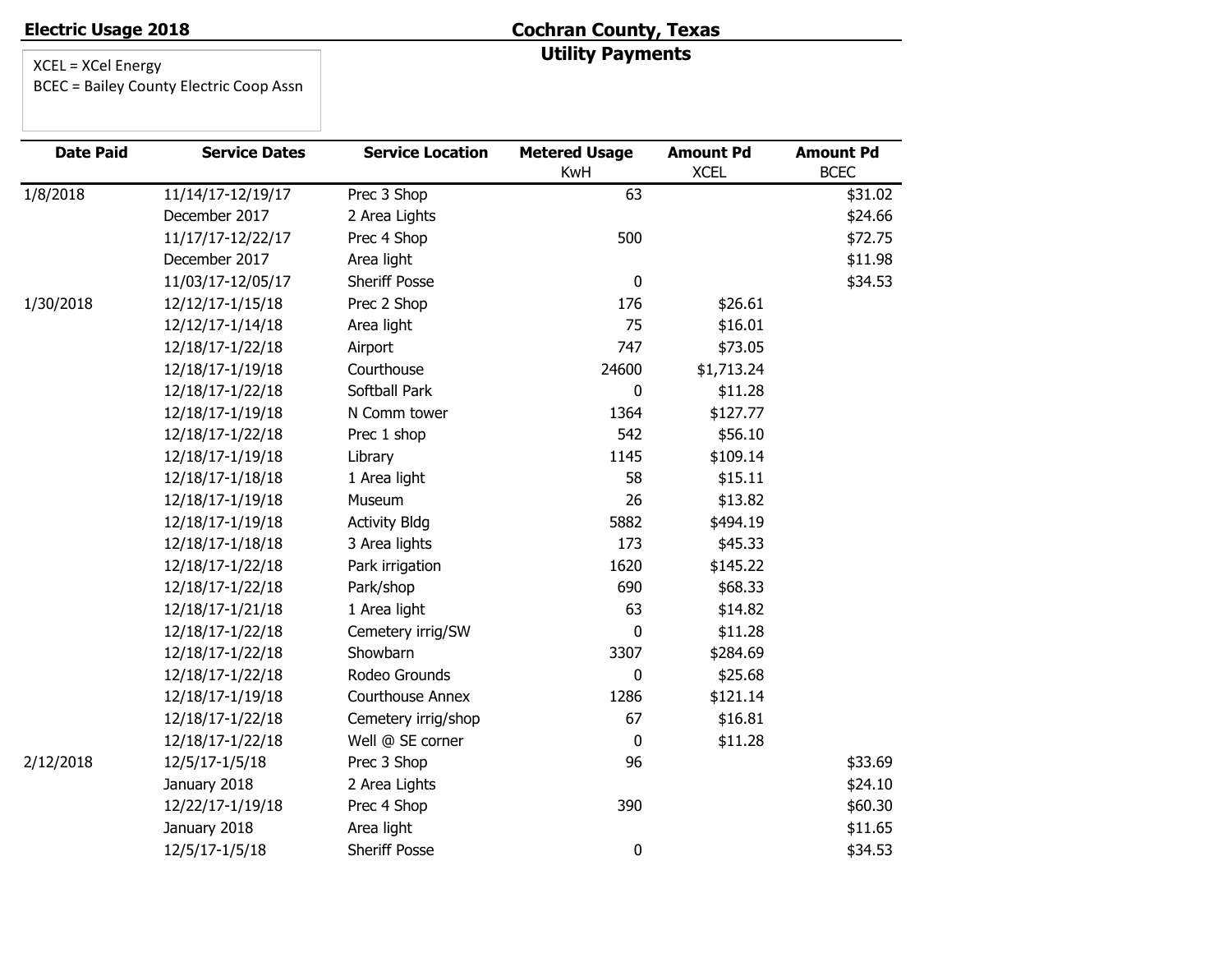# **Cochran County, Texas Utility Payments**

XCEL = XCel Energy

BCEC = Bailey County Electric Coop Assn

| <b>Date Paid</b> | <b>Service Dates</b>  | <b>Service Location</b> | <b>Metered Usage</b><br>KwH | <b>Amount Pd</b><br><b>XCEL</b> | <b>Amount Pd</b><br><b>BCEC</b> |
|------------------|-----------------------|-------------------------|-----------------------------|---------------------------------|---------------------------------|
| 2/12/2018        | $1/15/18 - 2/13/18$   | Prec 2 Shop             | 167                         | \$25.64                         |                                 |
|                  | 1/15/18-2/12/18       | Area light              | 66                          | \$15.71                         |                                 |
|                  | 1/22/18-2/21/18       | Airport                 | 782                         | \$74.72                         |                                 |
|                  | 1/19/18-2/20/18       | Courthouse              | 23580                       | \$1,557.56                      |                                 |
|                  | 1/22/18-2/21/18       | Softball Park           | 0                           | \$11.28                         |                                 |
|                  | 1/19/18-2/20/18       | N Comm tower            | 1102                        | \$103.88                        |                                 |
|                  | 1/22/18-2/21/18       | Prec 1 shop             | 573                         | \$57.79                         |                                 |
|                  | 1/19/18-2/20/18       | Library                 | 1108                        | \$104.38                        |                                 |
|                  | 1/19/18-2/19/18       | 1 Area light            | 61                          | \$15.17                         |                                 |
|                  | 1/19/18-2/20/18       | Museum                  | 284                         | \$35.39                         |                                 |
|                  | 1/19/18-2/20/18       | <b>Activity Bldg</b>    | 5155                        | \$432.77                        |                                 |
|                  | 1/19/18-2/19/18       | 3 Area lights           | 184                         | \$45.51                         |                                 |
|                  | 1/22/18-2/21/18       | Park irrigation         | 1275                        | \$114.73                        |                                 |
|                  | 1/22/18-2/21/18       | Park/shop               | 556                         | \$56.40                         |                                 |
|                  | 1/22/18-2/20/18       | 1 Area light            | 58                          | \$14.64                         |                                 |
|                  | 1/22/18-2/21/18       | Cemetery irrig/SW       | 0                           | \$11.28                         |                                 |
|                  | 1/22/18-2/21/18       | Showbarn                | 252                         | \$31.74                         |                                 |
|                  | 1/22/18-2/21/18       | Rodeo Grounds           | 0                           | \$11.28                         |                                 |
|                  | 1/19/18-2/20/18       | Courthouse Annex        | 1064                        | \$100.70                        |                                 |
|                  | 1/22/18-2/21/18       | Cemetery irrig/shop     | 52                          | \$15.50                         |                                 |
|                  | 1/22/18-2/21/18       | Well @ SE corner        | 0                           | \$11.28                         |                                 |
| 3/12/2018        | 01/16/2018-02/13/2018 | Prec 3 Shop             | 66                          |                                 | \$30.97                         |
|                  | February 2018         | 2 Area Lights           |                             |                                 | \$24.10                         |
|                  | 01/19/2018-02/16/2018 | Prec 4 Shop             | 430                         |                                 | \$63.92                         |
|                  | February 2018         | Area light              |                             |                                 | \$11.65                         |
|                  | 01/05/2018-02/02/2018 | Sheriff Posse           | $\mathbf 0$                 |                                 | \$34.53                         |
| 3/28/2018        | 02/13/2018-03/14/2018 | Prec 2 Shop             | 158                         | \$24.81                         |                                 |
|                  | 02/13/2018-03/13/2018 | Area light              | 67                          | \$15.72                         |                                 |
| 4/9/2018         | 2/13/2018-3/16/2018   | Prec 3 Shop             | 58                          |                                 | \$30.25                         |
|                  | March 2018            | 2 Area Lights           |                             |                                 | \$24.10                         |
|                  | 2/16/2018-3/21/2018   | Prec 4 Shop             | 500                         |                                 | \$70.25                         |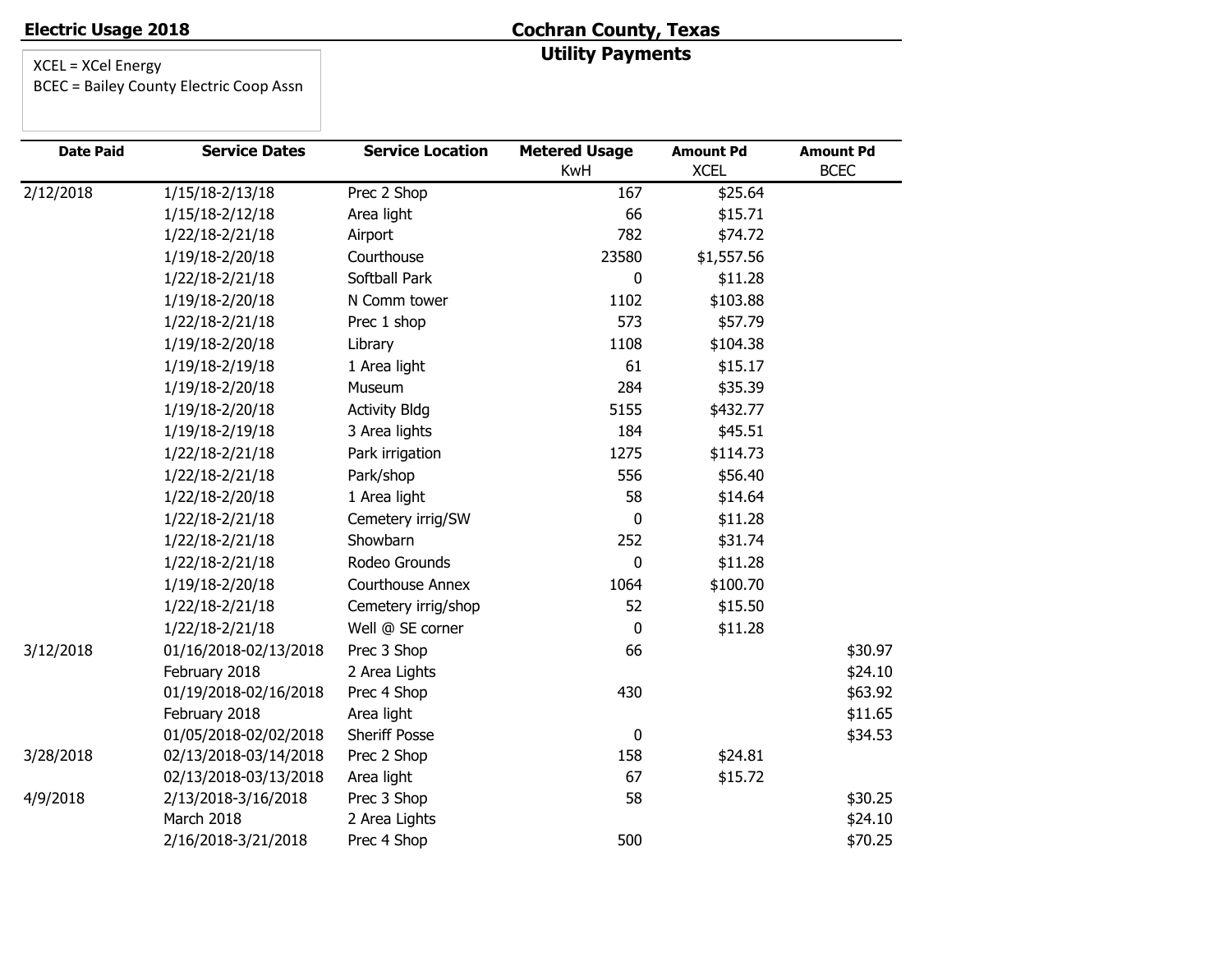# **Cochran County, Texas Utility Payments**

| <b>Date Paid</b> | <b>Service Dates</b>  | <b>Service Location</b> | <b>Metered Usage</b><br>KwH | <b>Amount Pd</b><br><b>XCEL</b> | <b>Amount Pd</b><br><b>BCEC</b> |
|------------------|-----------------------|-------------------------|-----------------------------|---------------------------------|---------------------------------|
| 4/9/2018         | March 2018            | Area light              |                             |                                 | \$11.65                         |
|                  | 01/05/2018-02/02/2018 | <b>Sheriff Posse</b>    | 0                           |                                 | \$34.53                         |
| 4/9/2018         | 2/21/18-3/22/18       | Airport                 | 707                         | \$68.64                         |                                 |
|                  | 2/20/18-3/21/18       | Courthouse              | 22200                       | \$1,531.58                      |                                 |
|                  | 2/21/18-3/22/18       | Softball Park           | 0                           | \$11.28                         |                                 |
|                  | 2/20/18-3/21/18       | N Comm tower            | 931                         | \$89.44                         |                                 |
|                  | 2/21/18-3/22/18       | Prec 1 shop             | 498                         | \$51.68                         |                                 |
|                  | 2/20/18-3/21/18       | Library                 | 994                         | \$94.69                         |                                 |
|                  | 2/20/18-3/20/18       | 1 Area light            | 54                          | \$14.96                         |                                 |
|                  | 2/20/18-3/21/18       | Museum                  | 102                         | \$20.16                         |                                 |
|                  | 2/20/18-3/21/18       | <b>Activity Bldg</b>    | 3679                        | \$379.84                        |                                 |
|                  | 2/20/18-3/20/18       | 3 Area lights           | 162                         | \$44.87                         |                                 |
|                  | 2/21/18-3/22/18       | Park irrigation         | 1118                        | \$102.00                        |                                 |
|                  | 3/21/18-3/22/18       | Park/shop               | 427                         | \$45.94                         |                                 |
|                  | 2/21/8-3/21/18        | 1 Area light            | 54                          | \$14.53                         |                                 |
|                  | 2/21/18-3/22/18       | Cemetery irrig/SW       | 0                           | \$11.28                         |                                 |
|                  | 2/21/18-3/22/18       | Showbarn                | 196                         | \$27.18                         |                                 |
|                  | 2/21/18-3/22/18       | Rodeo Grounds           | 0                           | \$11.28                         |                                 |
|                  | 2/20/18-3/21/18       | <b>Courthouse Annex</b> | 135                         | \$22.90                         |                                 |
|                  | 2/21/18-3/22/18       | Cemetery irrig/shop     | 9                           | \$12.01                         |                                 |
|                  | 2/21/18-3/22/18       | Well @ SE corner        | $\mathbf{1}$                | \$11.36                         |                                 |
| 4/27/2018        | 3/14/2018-4/12/2018   | Prec 2 Shop             | 227                         | \$30.60                         |                                 |
|                  | 3/14/201/-4/11/2018   | Area light              | 64                          | \$15.64                         |                                 |
| 5/14/2018        | 3/16/18-4/16/18       | Prec 3 Shop             | 60                          |                                 | \$31.03                         |
|                  | April 2018            | 2 Area Lights           |                             |                                 | \$24.10                         |
|                  | 3/21/18-4/19/18       | Prec 4 Shop             | 350                         |                                 | \$60.18                         |
|                  | April 2018            | Area light              |                             |                                 | \$11.65                         |
|                  | $3/5/18-4/5/18$       | <b>Sheriff Posse</b>    | $\mathbf 0$                 |                                 | \$34.53                         |
| 5/14/2018        | 3/22/18-4/20/18       | Airport                 | 654                         | \$64.34                         |                                 |
|                  | 3/21/18-4/19/18       | Courthouse              | 17220                       | \$1,294.34                      |                                 |
|                  | 3/22/18-4/20/18       | Softball Park           | $\pmb{0}$                   | \$11.28                         |                                 |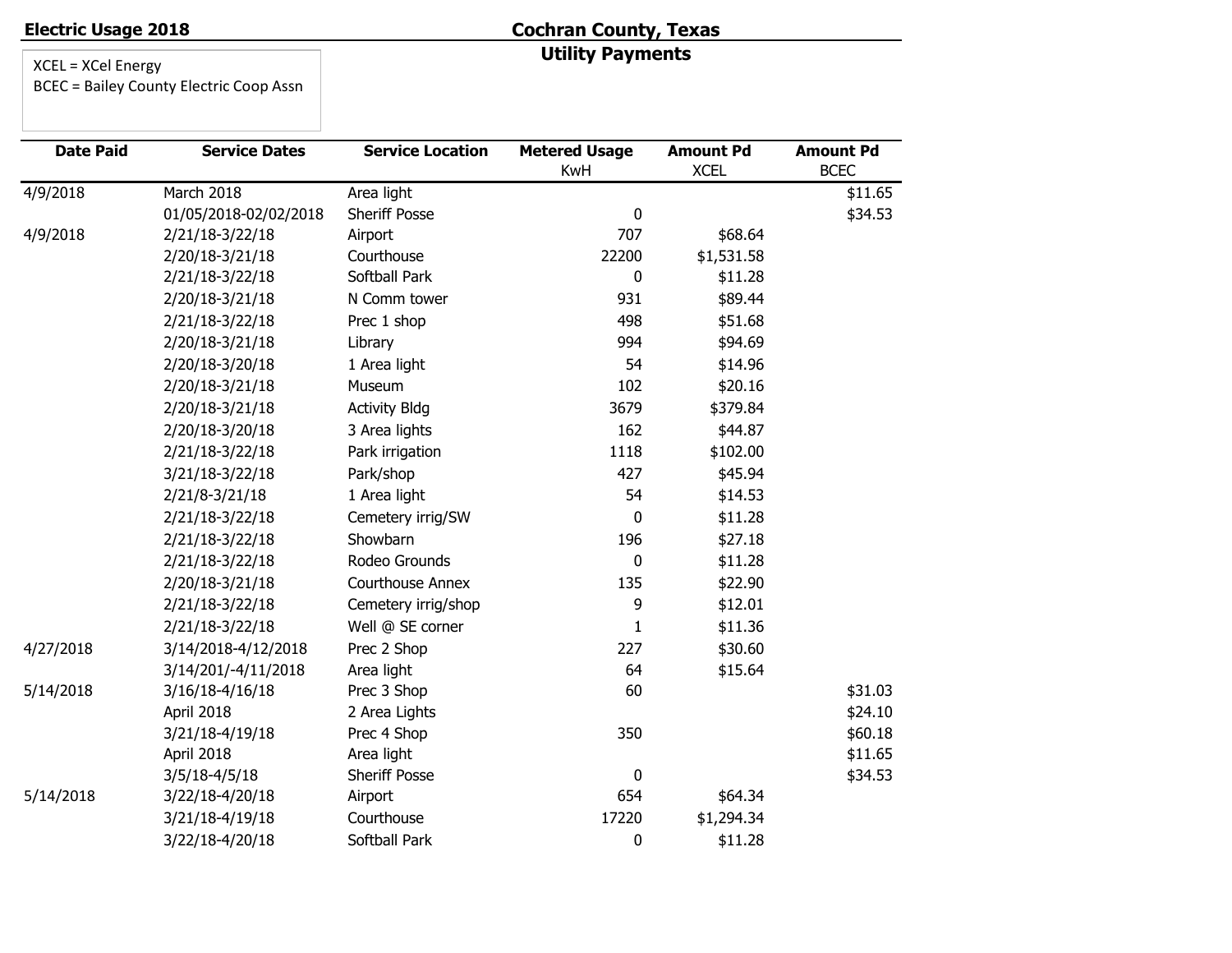# **Cochran County, Texas Utility Payments**

| <b>Date Paid</b> | <b>Service Dates</b> | <b>Service Location</b> | <b>Metered Usage</b> | <b>Amount Pd</b> | <b>Amount Pd</b> |
|------------------|----------------------|-------------------------|----------------------|------------------|------------------|
|                  |                      |                         | KwH                  | <b>XCEL</b>      | <b>BCEC</b>      |
|                  | 3/21/18-4/19/18      | N Comm tower            | 993                  | \$94.61          |                  |
|                  | 3/22/18-4/20/18      | Prec 1 shop             | 419                  | \$45.28          |                  |
|                  | 3/21/18-4/19/18      | Library                 | 1030                 | \$97.70          |                  |
|                  | 3/21/18-4/18/18      | 1 Area light            | 53                   | \$14.93          |                  |
|                  | 3/21/18-4/19/18      | Museum                  | 47                   | \$15.54          |                  |
|                  | 3/21/18-4/19/18      | <b>Activity Bldg</b>    | 2448                 | \$264.97         |                  |
|                  | 3/21/18-4/18/18      | 3 Area lights           | 160                  | \$309.79         |                  |
|                  | 3/22/18-4/20/18      | Park irrigation         | 5050                 | \$421.03         |                  |
|                  | 3/22/18-4/20/18      | Park/shop               | 289                  | \$34.73          |                  |
|                  | 3/22/18-4/19/18      | 1 Area light            | 54                   | \$49.26          |                  |
|                  | 3/22/18-4/20/18      | Cemetery irrig/SW       | 359                  | \$40.41          |                  |
|                  | 3/22/18-4/20/18      | Showbarn                | 155                  | \$23.85          |                  |
|                  | 3/22/18-4/20/18      | Rodeo Grounds           | 0                    | \$11.28          |                  |
|                  | 3/21/18-4/19/18      | Courthouse Annex        | 81                   | \$18.38          |                  |
|                  | 3/22/18-4/20/18      | Cemetery irrig/shop     | 192                  | \$26.87          |                  |
|                  | 3/22/18-4/20/18      | Well @ SE corner        | 554                  | \$56.24          |                  |
| 5/30/2018        | 4/12/18-5/14/18      | Prec 2 Shop             | 260                  | \$32.55          |                  |
|                  | 4/12/18-5/13/18      | Area light              | 72                   | \$15.66          |                  |
|                  | 4/20/18-5/21/18      | Airport                 | 650                  | \$60.97          |                  |
|                  | 4/19/18-5/18/18      | Courthouse              | 20640                | \$1,463.93       |                  |
|                  | 4/20/18-5/21/18      | Softball Park           | 0                    | \$11.28          |                  |
|                  | 4/19/18-5/18/18      | N Comm tower            | 1100                 | \$98.69          |                  |
|                  | 4/20/18-5/21/18      | Prec 1 shop             | 505                  | \$49.89          |                  |
|                  | 4/19/18-5/18/18      | Library                 | 1748                 | \$149.98         |                  |
|                  | 4/19/18-5/17/18      | 1 Area light            | 53                   | \$14.71          |                  |
|                  | 4/19/18-5/18/18      | Museum                  | 85                   | \$18.36          |                  |
|                  | 4/19/18-5/18/18      | <b>Activity Bldg</b>    | 3608                 | \$399.67         |                  |
|                  | 4/19/18-5/17/18      | 3 Area lights           | 159                  | \$44.13          |                  |
|                  | 4/20/18-5/21/18      | Park irrigation         | 5395                 | \$423.77         |                  |
|                  | 4/20/18-5/21/18      | Park/shop               | 88                   | \$18.02          |                  |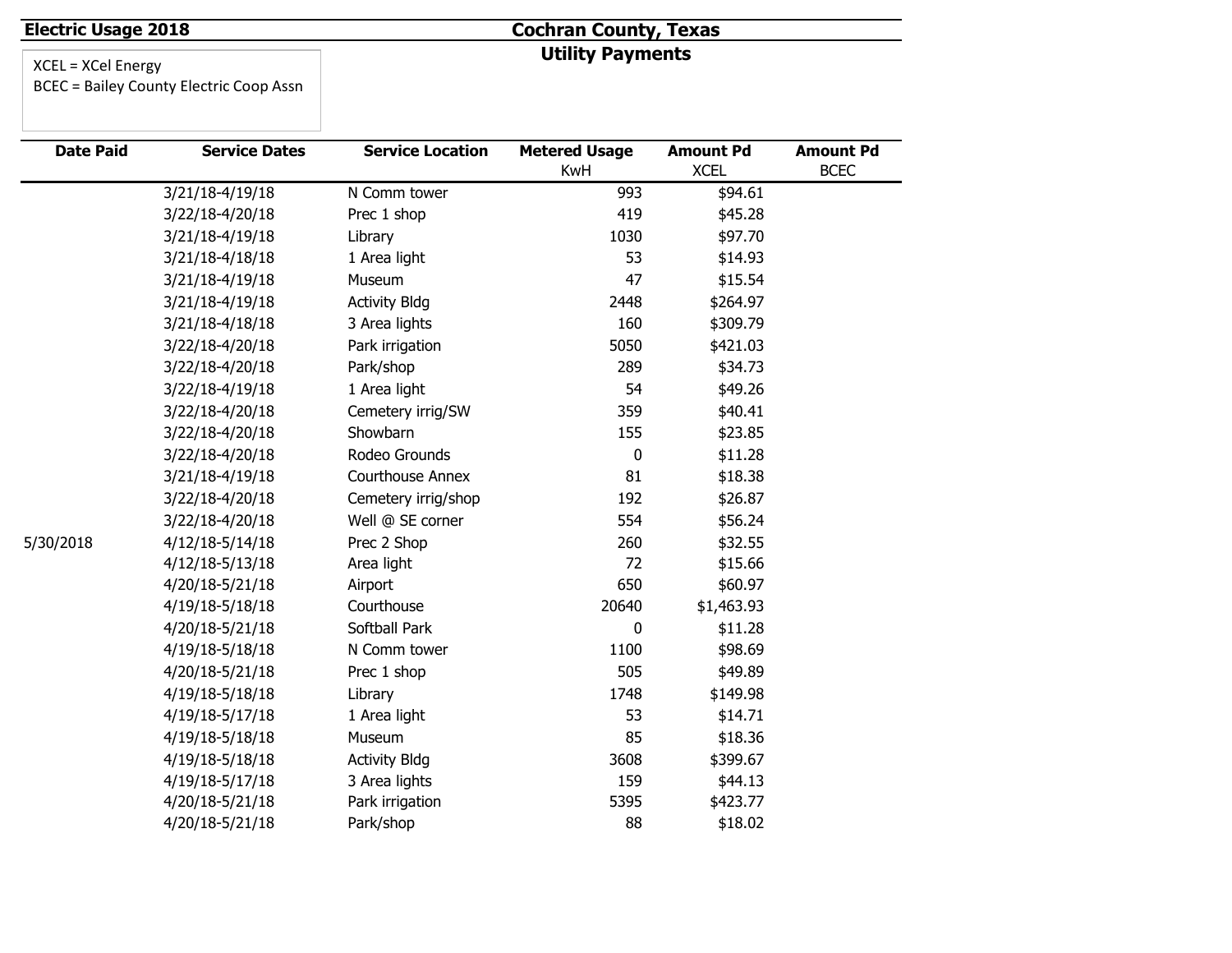# **Cochran County, Texas Utility Payments**

| <b>Date Paid</b> | <b>Service Dates</b> | <b>Service Location</b> | <b>Metered Usage</b> | <b>Amount Pd</b> | <b>Amount Pd</b> |
|------------------|----------------------|-------------------------|----------------------|------------------|------------------|
|                  |                      |                         | KwH                  | <b>XCEL</b>      | <b>BCEC</b>      |
|                  | 4/20/18-5/20/18      | 1 Area light            | 57                   | \$14.35          |                  |
|                  | 4/20/18-5/21/18      | Cemetery irrig/SW       | 3142                 | \$251.51         |                  |
|                  | 4/20/18-5/21/18      | Showbarn                | 120                  | \$20.46          |                  |
|                  | 4/20/18-5/21/18      | Rodeo Grounds           | 120                  | \$20.46          |                  |
|                  | 4/19/18-5/18/18      | <b>Courthouse Annex</b> | 76                   | \$17.62          |                  |
|                  | 4/20/18-5/21/18      | Cemetery irrig/shop     | 1427                 | \$120.38         |                  |
|                  | 4/20/18-5/21/18      | Well @ SE corner        | 5378                 | \$422.48         |                  |
| 6/11/2018        | 4/16/18-5/15/18      | Prec 3 Shop             | 113                  |                  | \$36.36          |
|                  | May 2018             | 2 Area lights           |                      |                  | \$24.10          |
|                  | 4/19/18-5/18/18      | Prec 4 Shop             | 250                  |                  | \$50.13          |
|                  | May 2018             | Area light              |                      |                  | \$11.65          |
|                  | $4/5/18-5/3/18$      | <b>Sheriff Posse</b>    | $\mathbf 0$          |                  | \$32.50          |
| 6/28/2018        | 5/14/18-6/13-18      | Prec 2 Shop             | 249                  | \$31.82          |                  |
|                  | 5/14/18-6/12/18      | Area light              | 67                   | \$15.26          |                  |
|                  | 5/21/18-6/20/18      | Airport                 | 602                  | \$60.29          |                  |
|                  | 5/18/18-6/19/18      | Courthouse              | 26460                | \$1,724.82       |                  |
|                  | 5/21/18-6/20/18      | Softball Park           | 0                    | \$11.28          |                  |
|                  | 5/18/18-6/19/18      | N Comm tower            | 1280                 | \$117.90         |                  |
|                  | 5/21/18-6/20/18      | Prec 1 shop             | 680                  | \$66.65          |                  |
|                  | 5/18/18-6/19/18      | Library                 | 3272                 | \$283.28         |                  |
|                  | 5/18/18-6/18/18      | 1 Area light            | 59                   | \$14.70          |                  |
|                  | 5/18/18-6/19/18      | Museum                  | 360                  | \$41.51          |                  |
|                  | 5/18/18-6/19/18      | <b>Activity Bldg</b>    | 6872                 | \$693.75         |                  |
|                  | 5/18/18-6/18/18      | 3 Area lights           | 177                  | \$44.10          |                  |
|                  | 5/21/18-6/20/18      | Park irrigation         | 5814                 | \$484.62         |                  |
|                  | 5/21/18-6/20/18      | Park/shop               | 13                   | \$12.34          |                  |
|                  | 5/21/18-6/19/18      | 1 Area light            | 55                   | \$14.20          |                  |
|                  | 5/21/18-6/20/18      | Cemetery irrig/SW       | 2666                 | \$228.33         |                  |
|                  | 5/21/18-6/20/18      | Showbarn                | 2584                 | \$221.68         |                  |
|                  | 5/21/18-6/20/18      | Rodeo Grounds           | 480                  | \$50.35          |                  |
|                  | 5/18/18-6/19/18      | <b>Courthouse Annex</b> | 75                   | \$17.84          |                  |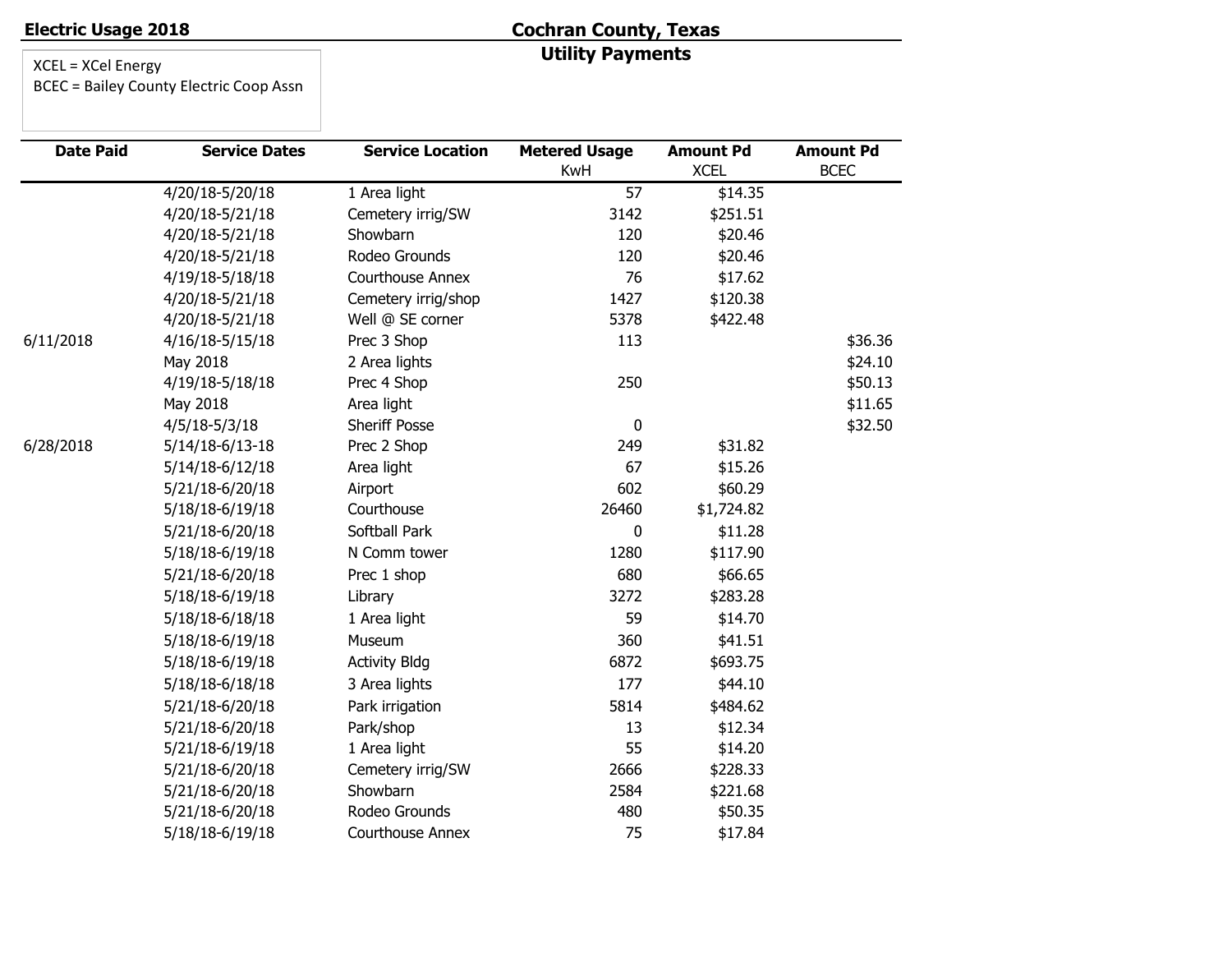# **Cochran County, Texas Utility Payments**

XCEL = XCel Energy

BCEC = Bailey County Electric Coop Assn

| <b>Date Paid</b> | <b>Service Dates</b> | <b>Service Location</b> | <b>Metered Usage</b><br>KwH | <b>Amount Pd</b><br><b>XCEL</b> | <b>Amount Pd</b><br><b>BCEC</b> |
|------------------|----------------------|-------------------------|-----------------------------|---------------------------------|---------------------------------|
| 6/28/2018        | 5/21/18-6/20/18      | Cemetery irrig/shop     | 1884                        | \$164.67                        |                                 |
|                  | 5/21/18-6/20/18      | Well @ SE corner        | 4530                        | \$380.10                        |                                 |
| 7/30/2018        | 6/13/18-7/13/18      | Prec 2 Shop             | 264                         | \$34.91                         |                                 |
|                  | 6/13/18-7/12/18      | Area Light              | 67                          | \$15.31                         |                                 |
|                  | 6/20/18-7/23/18      | Airport                 | 664                         | \$68.12                         |                                 |
|                  | 6/19/18-7/20/18      | Courthouse              | 25920                       | \$1,718.05                      |                                 |
|                  | 6/20/18-7/23/18      | Softball Park           | 0                           | \$11.28                         |                                 |
|                  | 6/19/18-7/20/18      | N Comm tower            | 1245                        | \$121.43                        |                                 |
|                  | 6/20/18-7/23/18      | Prec 1 shop             | 735                         | \$74.22                         |                                 |
|                  | 6/19/18-7/19/18      | Library                 | 3378                        | \$309.54                        |                                 |
|                  | 6/19/18-7/18/18      | 1 Area light            | 55                          | \$14.65                         |                                 |
|                  | 6/19/18-7/19/18/     | Museum                  | 894                         | \$90.48                         |                                 |
|                  | 6/19/18-7/19/18      | <b>Activity Bldg</b>    | 7041                        | \$655.29                        |                                 |
|                  | 6/19/18-7/18/18      | 3 Area lights           | 165                         | \$43.96                         |                                 |
|                  | 6/20/18-7/23/18      | Park irrigation         | 4796                        | \$421.94                        |                                 |
|                  | 6/20/18-7/23/18      | Park/shop               | 0                           | \$11.28                         |                                 |
|                  | 6/20/18-7/22/18      | 1 Area light            | 60                          | \$14.33                         |                                 |
|                  | 6/20/18-7/23/18      | Cemetery irrig/SW       | 2038                        | \$185.79                        |                                 |
|                  | 6/20/18-7/23/18      | Showbarn                | 2356                        | \$213.01                        |                                 |
|                  | 6/20/18-7/23/18      | Rodeo Grounds           | 480                         | \$52.38                         |                                 |
|                  | 6/19/18-7/20/18      | <b>Courthouse Annex</b> | 75                          | \$18.24                         |                                 |
|                  | 6/20/18-7/23/18      | Cemetery irrig/shop     | 1608                        | \$148.97                        |                                 |
|                  | 6/20/18-7/23/18      | Well @ SE corner        | 3521                        | \$312.77                        |                                 |
| 7/30/2018        | 5/18/18-6/15/18      | Prec 3 Shop             | 120                         |                                 | \$37.06                         |
|                  | June 2018            | 2 Area lights           |                             |                                 | \$24.10                         |
|                  | 5/18/18-6/20/18      | Prec 4 Shop             | 480                         |                                 | \$73.24                         |
|                  | June 2018            | Area light              |                             |                                 | \$11.65                         |
|                  | $5/3/18 - 6/5/18$    | Sheriff Posse           | 0                           |                                 | \$32.50                         |
| 8/13/2018        | 6/15/18-7/16/18      | Prec 3 Shop             | 183                         |                                 | \$43.39                         |
|                  | <b>July 2018</b>     | 2 Area Lights           |                             |                                 | \$24.10                         |
|                  | 6/20/18-7/19/18      | Prec 4 Shop             | 510                         |                                 | \$76.26                         |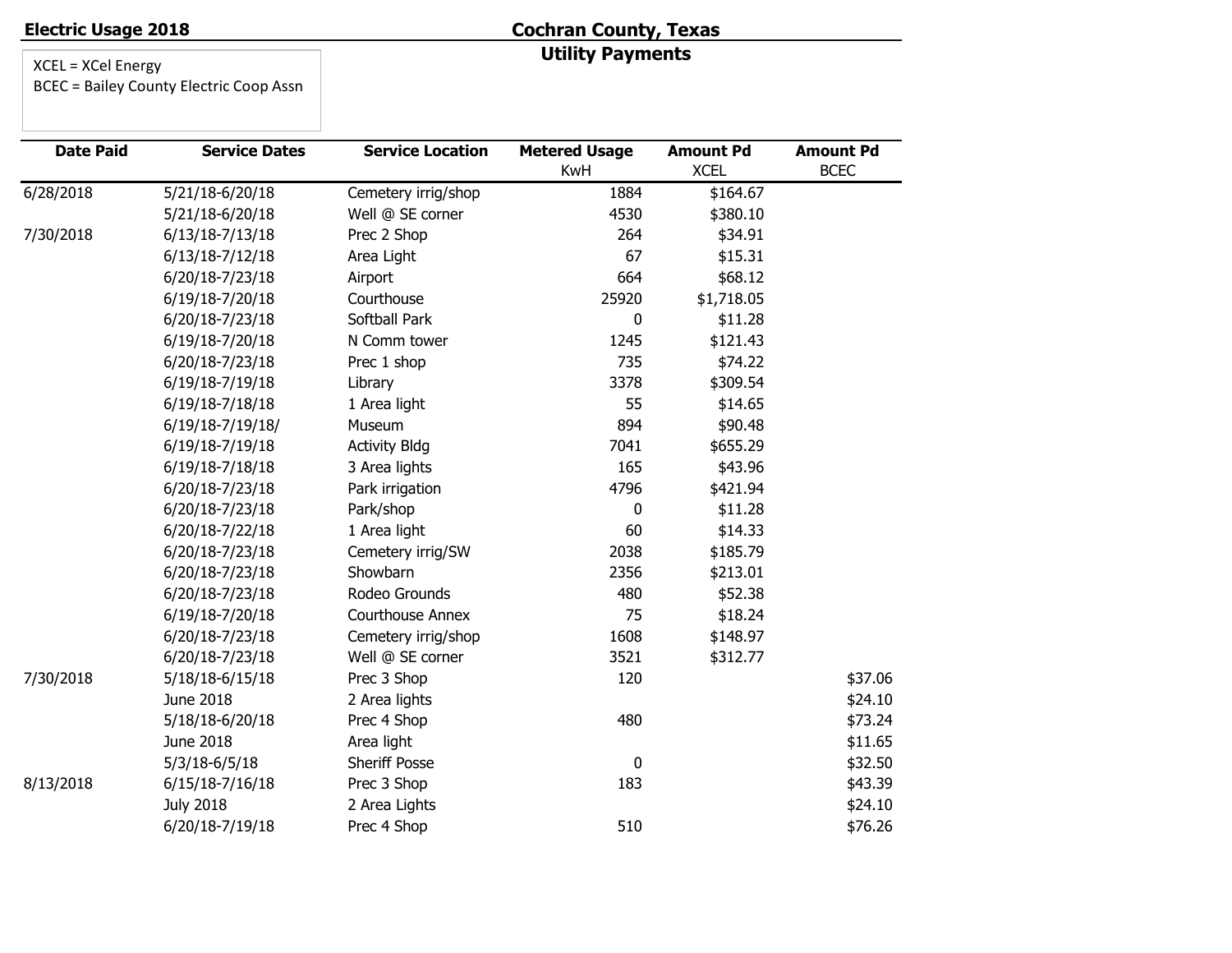# **Cochran County, Texas Utility Payments**

XCEL = XCel Energy

BCEC = Bailey County Electric Coop Assn

| <b>Date Paid</b> | <b>Service Dates</b> | <b>Service Location</b> | <b>Metered Usage</b> | <b>Amount Pd</b> | <b>Amount Pd</b> |
|------------------|----------------------|-------------------------|----------------------|------------------|------------------|
|                  |                      |                         | KwH                  | <b>XCEL</b>      | <b>BCEC</b>      |
| 8/13/2018        | <b>July 2018</b>     | Area light              |                      |                  | \$11.65          |
|                  | $6/5/18-7/3/18$      | <b>Sheriff Posse</b>    | $\mathbf 0$          |                  | \$32.50          |
| 8/30/2018        | 7/13/18-8/13/18      | Prec 2 Shop             | 273                  | \$35.70          |                  |
|                  | 7/13/18-8/12/18      | Area light              | 68                   | \$15.33          |                  |
|                  | 7/13/18-8/20/18      | Airport                 | 593                  | \$62.06          |                  |
|                  | 7/20/18-8/17/18      | Courthouse              | 23760                | \$1,653.55       |                  |
|                  | 7/23/18-8/20/18      | Softball Park           | 0                    | \$11.28          |                  |
|                  | 7/20/18-8/1/18       | N Comm tower            | 1128                 | \$111.11         |                  |
|                  | 7/23/18-8/20/18      | Prec 1 shop             | 617                  | \$64.11          |                  |
|                  | 7/19/18-8/17/18      | Library                 | 2847                 | \$262.69         |                  |
|                  | 7/19/18-8/17/18      | 1 Area light            | 52                   | \$14.58          |                  |
|                  | 7/19/18-8/17/18      | Museum                  | 84                   | \$19.04          |                  |
|                  | 7/19/18-8/17/18      | <b>Activity Bldg</b>    | 6454                 | \$702.16         |                  |
|                  | 7/19/18-8/16/18      | 3 Area lights           | 157                  | \$43.77          |                  |
|                  | 7/23/18-8/20/18      | Park irrigation         | 3728                 | \$330.50         |                  |
|                  | 7/23/18-8/20/18      | Park/shop               | 0                    | \$11.28          |                  |
|                  | 7/23/18-8/19/18      | 1 Area light            | 51                   | \$14.14          |                  |
|                  | 7/23/18-8/20/18      | Cemetery irrig/SW       | 1721                 | \$158.65         |                  |
|                  | 7/23/18-8/20/18      | Showbarn                | 1731                 | \$159.49         |                  |
|                  | 7/23/18-8/20/18      | Rodeo Grounds           | 0                    | \$11.28          |                  |
|                  | 7/20/18-8/17/18      | <b>Courthouse Annex</b> | 150                  | \$24.85          |                  |
|                  | 7/23/18-8/20/18      | Cemetery irrig/shop     | 1186                 | \$112.83         |                  |
|                  | 7/23/18-8/20/18      | Well @ SE corner        | 3051                 | \$272.53         |                  |
| 9/10/2018        | 7/16/18-8/15/18      | Prec 3 Shop             | 225                  |                  | \$47.61          |
|                  | August 2018          | 2 Area Lights           |                      |                  | \$24.10          |
|                  | 7/19/18-8/20/18      | Prec 4 Shop             | 490                  |                  | \$74.25          |
|                  | August 2018          | Area light              |                      |                  | \$11.65          |
|                  | 7/3/18-8/3/18        | Sheriff Posse           | $\pmb{0}$            |                  | \$32.50          |
| 9/27/2018        | 8/13/18-9/12/18      | Prec 2 Shop             | 241                  | \$32.87          |                  |
|                  | 8/13/18-9/11/18      | Area light              | 67                   | \$15.31          |                  |
|                  | 8/20/18-9/18/18      | Airport                 | 643                  | \$66.34          |                  |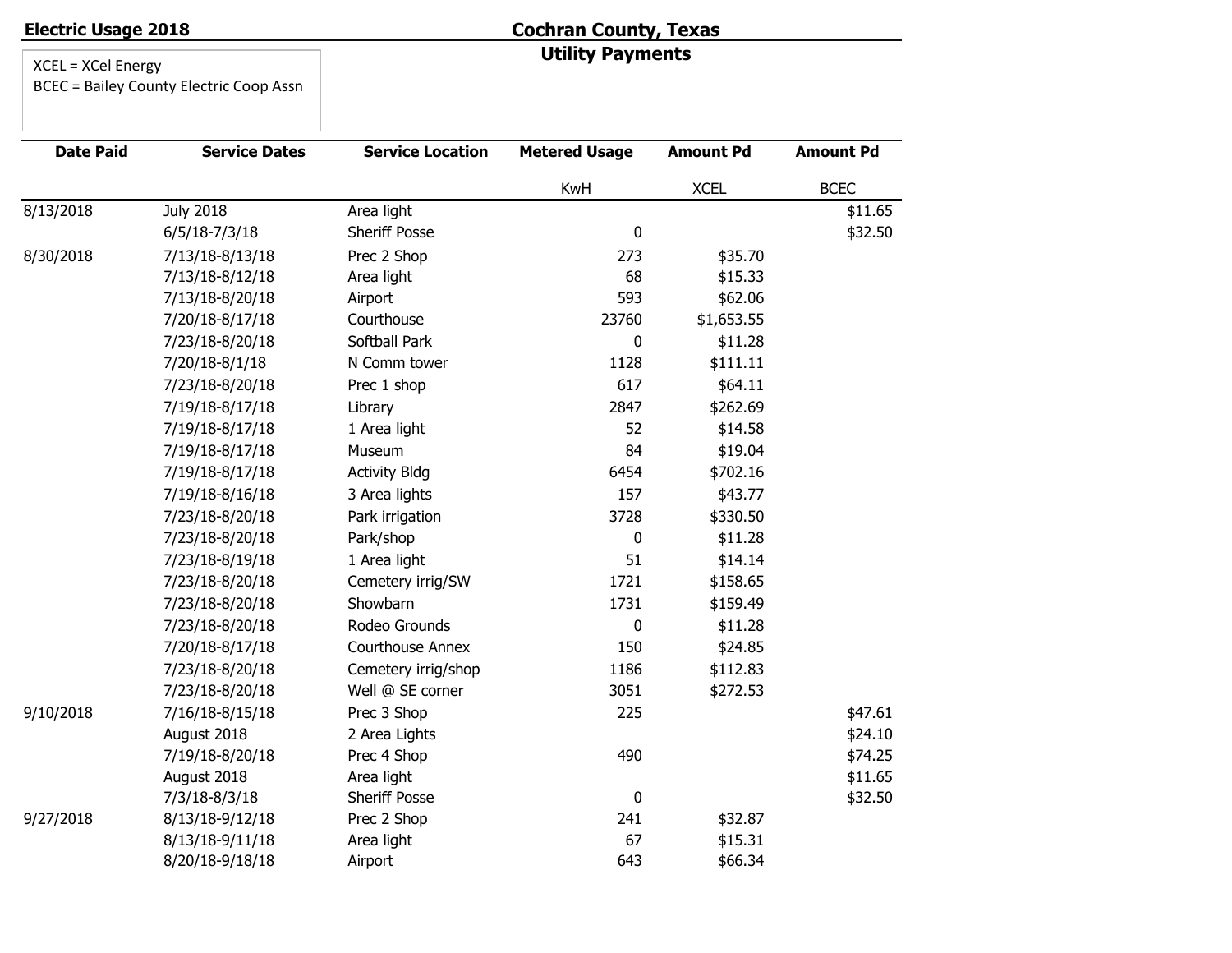# **Cochran County, Texas Utility Payments**

| <b>Date Paid</b> | <b>Service Dates</b> | <b>Service Location</b> | <b>Metered Usage</b> | <b>Amount Pd</b> | <b>Amount Pd</b> |
|------------------|----------------------|-------------------------|----------------------|------------------|------------------|
|                  |                      |                         | KwH                  | <b>XCEL</b>      | <b>BCEC</b>      |
| 9/27/2018        | 8/17/18-8/18/18      | Courthouse              | 24600                | \$1,662.54       |                  |
|                  | 8/20/18-9/18/18      | Softball Park           | 0                    | \$11.28          |                  |
|                  | 8/17/18-9/18/18      | N Comm tower            | 1293                 | \$125.66         |                  |
|                  | 8/20/18-9/18/18      | Prec 1 shop             | 577                  | \$60.69          |                  |
|                  | 8/17/18-9/18/18      | Library                 | 2413                 | \$224.42         |                  |
|                  | 8/17/18-9/17/18      | 1 Area light            | 59                   | \$14.74          |                  |
|                  | 8/17/18-9/18/18      | Museum                  | 321                  | \$39.93          |                  |
|                  | 8/17/18-9/18/18      | <b>Activity Bldg</b>    | 6908                 | \$683.50         |                  |
|                  | 8/17/18-9/17/18      | 3 Area lights           | 176                  | \$44.19          |                  |
|                  | 8/20/18-9/18/18      | Park irrigation         | 963                  | \$93.74          |                  |
|                  | 8/20/18-9/18/18      | Park/shop               | 0                    | \$11.28          |                  |
|                  | 8/20/18-9/17/18      | 1 Area light            | 53                   | \$14.18          |                  |
|                  | 8/20/18-9/18/18      | Cemetery irrig/SW       | 0                    | \$11.28          |                  |
|                  | 8/20/18-9/18/18      | Showbarn                | 1509                 | \$140.49         |                  |
|                  | 8/20/18-9/18/18      | Rodeo Grounds           | 0                    | \$11.28          |                  |
|                  | 8/17/18-9/18/18      | <b>Courthouse Annex</b> | 93                   | \$19.83          |                  |
|                  | 8/20/18-9/18/18      | Cemetery irrig/shop     | 16360                | \$18.57          |                  |
|                  | 8/20/18-9/18/18      | Well @ SE corner        | 0                    | \$11.28          |                  |
| 10/8/2018        | 8/15/18-9/18/18      | Prec 3 Shop             | 191                  |                  | \$43.25          |
|                  | September 2018       | 2 Area lights           |                      |                  | \$23.56          |
|                  | 8/20/18-9/21/18      | Prec 4 Shop             | 380                  |                  | \$61.29          |
| 10/8/2018        | September 2018       | Area light              |                      |                  | \$11.33          |
|                  | 8/3/18-9/5/18        | Sheriff Posse           | $\pmb{0}$            |                  | \$32.50          |
| 10/30/2018       | 9/12/18-10/11/18     | Prec 2 Shop             | 232                  | \$31.19          |                  |
|                  | 9/12/18-10/10/18     | Area light              | 65                   | \$15.27          |                  |
|                  | 9/18/18-10/19/18     | Airport                 | 732                  | \$69.52          |                  |
|                  | 9/18/18-10/17/18     | Courthouse              | 20460                | \$1,392.64       |                  |
|                  | 9/18/18-10/19/18     | Softball Park           | 0                    | \$11.28          |                  |
|                  | 9/18/18-10/17/18     | N Comm tower            | 1060                 | \$98.80          |                  |
|                  | 9/18/18-10/18/18     | Prec 1 shop             | 430                  | \$45.55          |                  |
|                  | 9/18/18-10/17/18     | Library                 | 1352                 | \$122.81         |                  |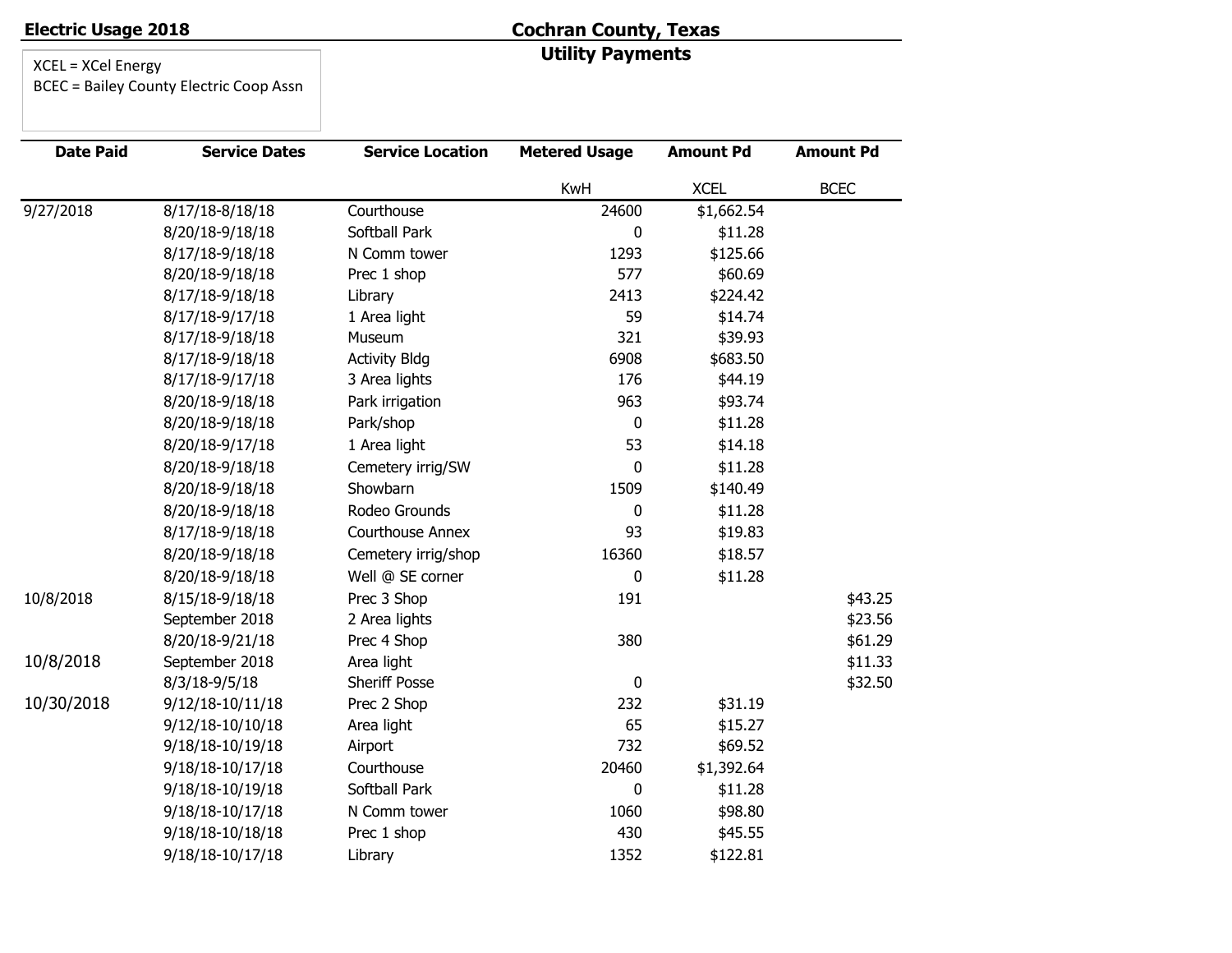#### **Cochran County, Texas Utility Payments**

| <b>Date Paid</b> | <b>Service Dates</b> | <b>Service Location</b> | <b>Metered Usage</b> | <b>Amount Pd</b> | <b>Amount Pd</b> |
|------------------|----------------------|-------------------------|----------------------|------------------|------------------|
|                  |                      |                         | <b>KwH</b>           | <b>XCEL</b>      | <b>BCEC</b>      |
| 10/30/2018       | 9/18/18-10/16/18     | 1 Area light            | 53                   | \$14.60          |                  |
|                  | 9/18/18-10/17/18     | Museum                  | 63                   | \$16.81          |                  |
|                  | 9/18/18-10/17/18     | <b>Activity Bldg</b>    | 4240                 | \$464.50         |                  |
|                  | 9/18/18-10/16/18     | 3 Area lights           | 160                  | \$43.82          |                  |
|                  | 9/18/18-10/19/18     | Park irrigation         | 1246                 | \$110.44         |                  |
|                  | 9/18/18-10/19/18     | Park/shop               | 0                    | \$11.28          |                  |
|                  | 9/18/18-10/18/18     | 1 Area light            | 57                   | \$14.26          |                  |
|                  | 9/18/18-10/18/18     | Cemetery irrig/SW       | 0                    | \$11.28          |                  |
|                  | 9/18/18-10/19/18     | Showbarn                | 726                  | \$69.05          |                  |
|                  | 9/18/18-10/19/18     | Rodeo Grounds           | 0                    | \$11.28          |                  |
|                  | 9/18/18-10/17/18     | <b>Courthouse Annex</b> | 77                   | \$17.94          |                  |
|                  | 9/18/18-10/18/18     | Cemetery irrig/shop     | 135                  | \$22.03          |                  |
|                  | 9/18/18-10/18/18     | Well @ SE corner        | 0                    | \$11.28          |                  |
| 11/13/2018       | 9/18/18-10/17/18     | Prec 3 Shop             | 139                  |                  | \$33.41          |
|                  | November 2018        | 2 Area Lights           |                      |                  | \$20.80          |
|                  | 9/21/18-10/22/18     | Prec 4 Shop             | 270                  |                  | \$41.34          |
|                  | November 2018        | Area light              |                      |                  | \$9.70           |
|                  | 9/5/18-10/4/18       | <b>Sheriff Posse</b>    | 0                    |                  | \$32.50          |
| 11/13/2018       | 10/11/18-11/8/18     | Prec 2 Shop             | 162                  | \$24.26          |                  |
|                  | 10/11/18-11/7/18     | Area light              | 62                   | \$15.20          |                  |
| 11/29/2018       | 10/19/18-11/16/18    | Airport                 | 691                  | \$63.64          |                  |
|                  | 10/17/18-11/15/18    | Courthouse              | 23880                | \$1,489.63       |                  |
|                  | 10/19/18-11/16/18    | Softball Park           | 0                    | \$11.28          |                  |
|                  | 10/17/18-11/15/18    | N Comm tower            | 924                  | \$83.73          |                  |
|                  | 10/18/18-11/16/18    | Prec 1 shop             | 400                  | \$41.58          |                  |
|                  | 10/17/18-11/15/18    | Library                 | 979                  | \$88.02          |                  |
|                  | 10/17/18-11/15/18    | 1 Area light            | 53                   | \$14.59          |                  |
|                  | 10/17/18-11/15/18    | Museum                  | 33                   | \$14.21          |                  |
|                  | 10/17/18-11/15/18    | <b>Activity Bldg</b>    | 3585                 | \$370.37         |                  |
|                  | 10/17/18-11/14/18    | 3 Area lights           | 160                  | \$43.81          |                  |
|                  | 10/19/18-11/16/18    | Park irrigation         | 1823                 | \$149.42         |                  |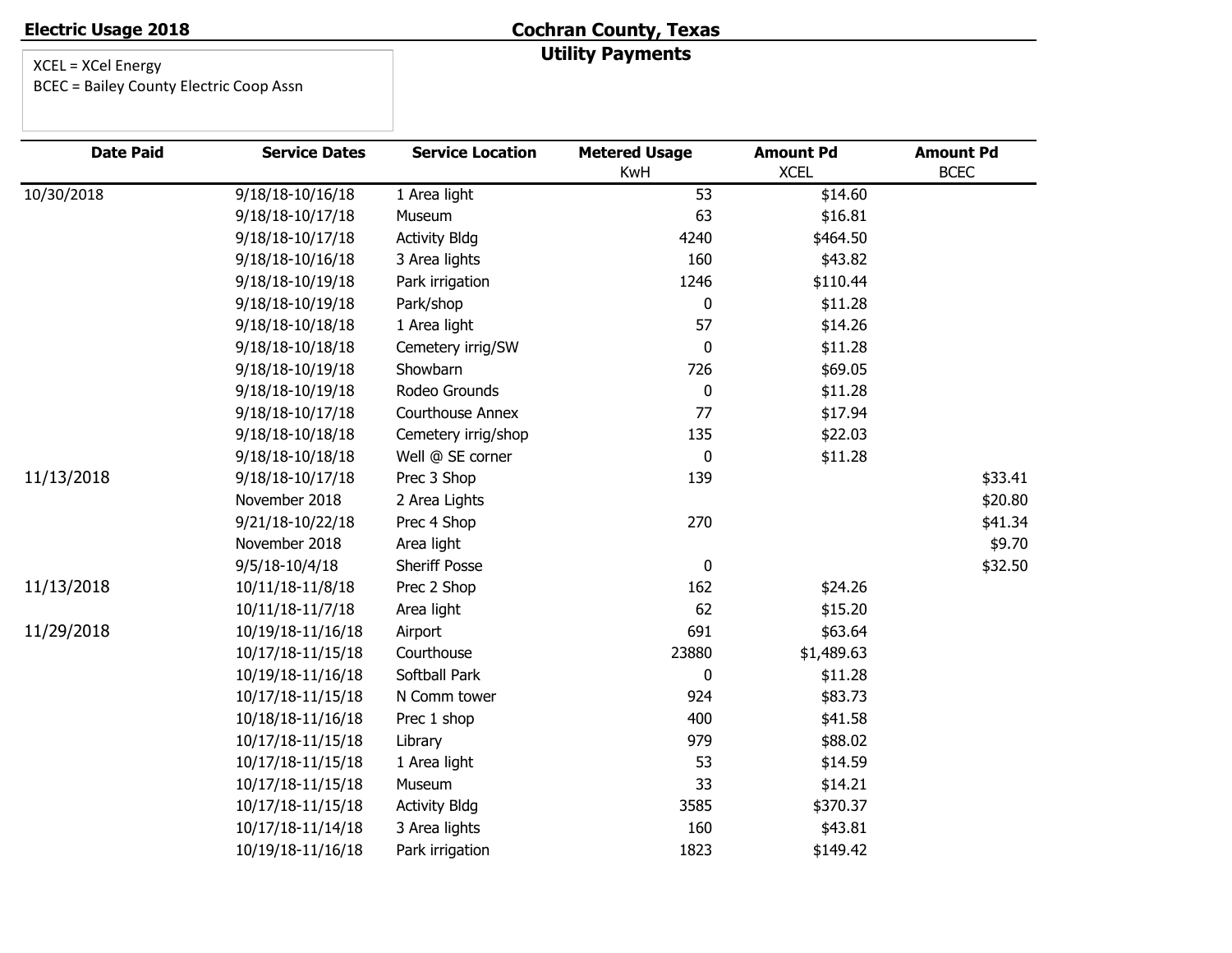# **Cochran County, Texas Utility Payments**

| <b>Date Paid</b> | <b>Service Dates</b> | <b>Service Location</b> | <b>Metered Usage</b> | <b>Amount Pd</b> | <b>Amount Pd</b> |
|------------------|----------------------|-------------------------|----------------------|------------------|------------------|
|                  |                      |                         | KwH                  | <b>XCEL</b>      | <b>BCEC</b>      |
| 11/29/2018       | 10/19/18-11/16/18    | Park/shop               | 0                    | \$11.28          |                  |
|                  | 10/19/18-11/15/18    | 1 Area light            | 51                   | \$14.13          |                  |
|                  | 10/18/18-11/16/18    | Cemetery irrig/SW       | $\pmb{0}$            | \$11.28          |                  |
|                  | 10/19/18-11/16/18    | Showbarn                | 230                  | \$28.70          |                  |
|                  | 10/19/18-11/16/18    | Rodeo Grounds           | $\pmb{0}$            | \$11.28          |                  |
|                  | 10/17/18-11/15/18    | Courthouse Annex        | 77                   | \$17.62          |                  |
|                  | 10/18/18-11/16/18    | Cemetery irrig/shop     | 67                   | \$16.34          |                  |
|                  | 10/18/18-11/16/18    | Well @ SE corner        | $\pmb{0}$            | \$11.28          |                  |
| 12/10/2018       | 10/17/18-11/15/18    | Prec 3 Shop             | 96                   |                  | \$30.81          |
|                  | December 2018        | 2 Area Lights           |                      |                  | \$20.80          |
|                  | 10/22/18-11/20/18    | Prec 4 Shop             | 360                  |                  | \$46.78          |
|                  | December 2018        | Area light              |                      |                  | \$9.70           |
|                  | 10/04/18-11/6/18     | <b>Sheriff Posse</b>    | $\pmb{0}$            |                  | \$32.50          |
| 12/28/2018       | 11/8/18-12/12/18     | Prec 2 Shop             | 146                  | \$22.58          |                  |
|                  | 11/8/18-12/11/18     | Area light              | 76                   | \$15.50          |                  |
|                  | 11/16/18-12/19/18    | Airport                 | 855                  | \$72.12          |                  |
|                  | 11/15/18-12/18/18    | Courthouse              | 23040                | \$1,303.27       |                  |
|                  | 11/16/18-12/19/18    | Softball Park           | $\mathbf 0$          | \$11.28          |                  |
|                  | 1/15/18-12/18/18     | N Comm tower            | 1047                 | \$88.61          |                  |
|                  | 11/16/18-12/19/18    | Prec 1 shop             | 519                  | \$48.22          |                  |
|                  | 11/15/18-12/18/18    | Library                 | 1194                 | \$99.44          |                  |
|                  | 11/15/18-12/17/18    | 1 Area light            | 61                   | \$14.77          |                  |
|                  | 11/15/18-12/18/18    | Museum                  | 279                  | \$32.14          |                  |
|                  | 11/15/18-12/18/18    | <b>Activity Bldg</b>    | 4929                 | \$432.58         |                  |
|                  | 11/15/18-12/17/18    | 3 Area lights           | 182                  | \$44.29          |                  |
|                  | 11/16/18-12/19/18    | Park irrigation         | 2696                 | \$203.13         |                  |
|                  | 11/16/18-12/19/18    | Park/shop               | 61                   | \$15.62          |                  |
|                  | 11/16/18-12/18/18    | 1 Area light            | 61                   | \$29.97          |                  |
|                  | 11/16/18-12/19/18    | Cemetery irrig/SW       | $\pmb{0}$            | \$11.28          |                  |
|                  | 11/16/18-12/19/18    | Showbarn                | 259                  | \$29.71          |                  |
|                  | 11/16/18-12/19/18    | Rodeo Grounds           | $\pmb{0}$            | \$11.28          |                  |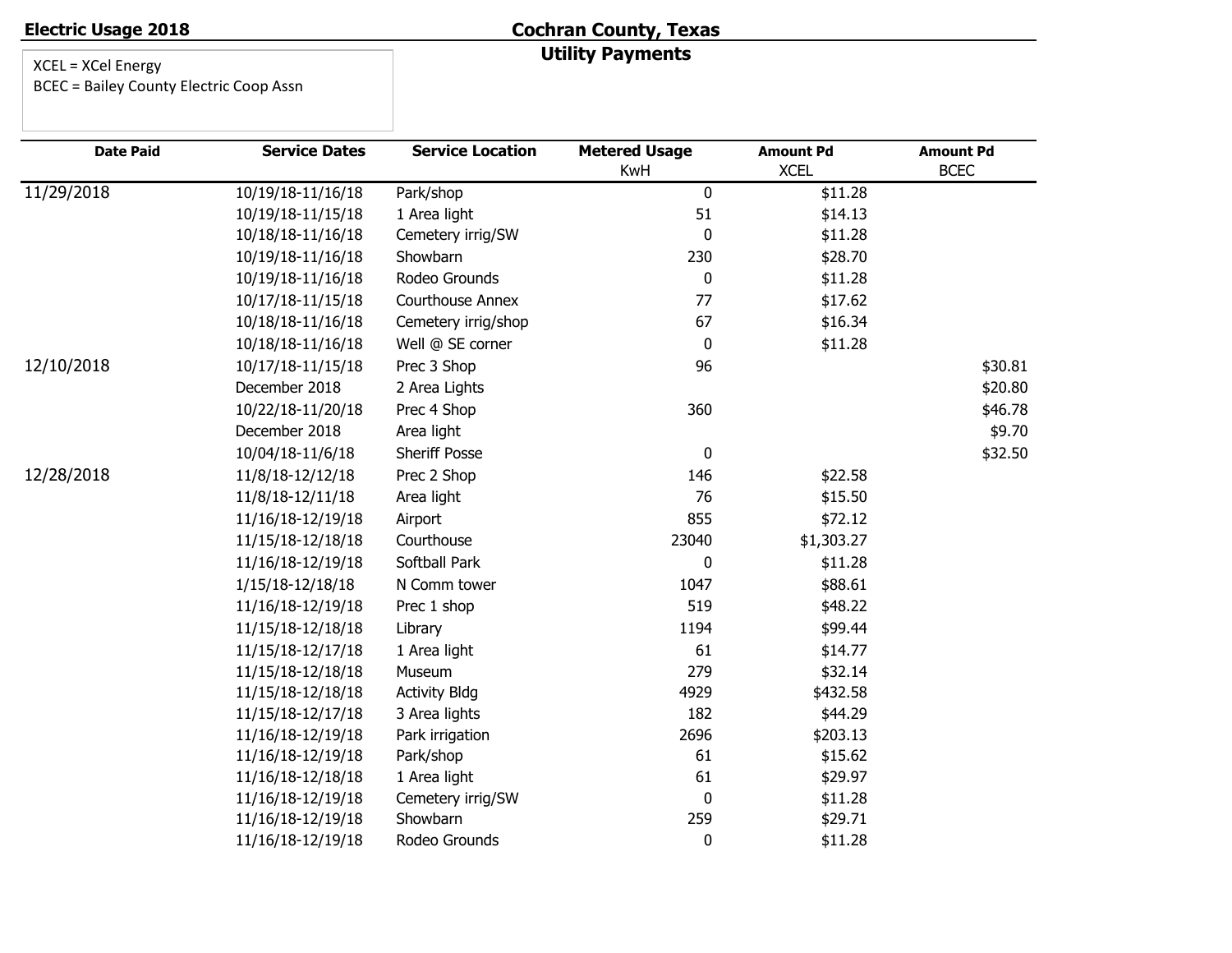| <b>Electric Usage 2018</b>                                              |                      | <b>Cochran County, Texas</b> |                             |                                 |                                 |  |  |
|-------------------------------------------------------------------------|----------------------|------------------------------|-----------------------------|---------------------------------|---------------------------------|--|--|
| $XCEL = XCell Energy$<br><b>BCEC = Bailey County Electric Coop Assn</b> |                      |                              | <b>Utility Payments</b>     |                                 |                                 |  |  |
| <b>Date Paid</b>                                                        | <b>Service Dates</b> | <b>Service Location</b>      | <b>Metered Usage</b><br>KwH | <b>Amount Pd</b><br><b>XCEL</b> | <b>Amount Pd</b><br><b>BCEC</b> |  |  |
| 12/28/2018                                                              | 11/15/18-12/18/18    | Courthouse Annex             | 1185                        | \$98.78                         |                                 |  |  |
|                                                                         | 11/16/18-12/19/18    | Cemetery irrig/shop          | 17                          | \$12.49                         |                                 |  |  |

11/16/18-12/19/18 Well @ SE corner 0 \$11.28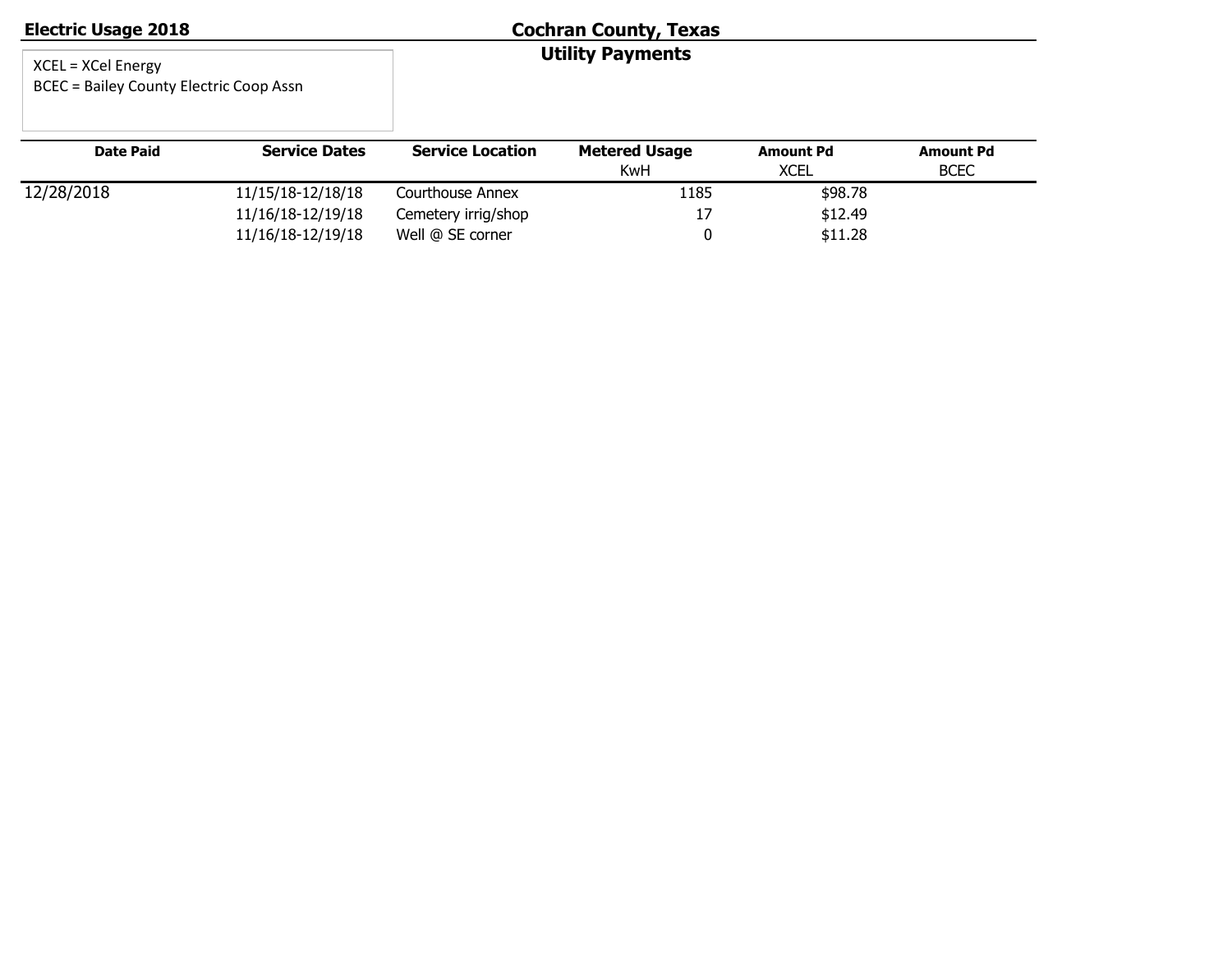# **Cochran County, Texas Utility Payments**

City of Mrtn = City of Morton WTG = West Texas Gas, Inc. City of Wht = City of Whiteface

| <b>Date Paid</b> | <b>Service Dates</b> | <b>Service Location</b> | <b>Metered Usage</b> | <b>Amount Pd</b> | <b>Amount Pd</b> | <b>Amount Pd</b> |
|------------------|----------------------|-------------------------|----------------------|------------------|------------------|------------------|
|                  |                      |                         | <b>MCF</b>           | City of Mrtn     | <b>WTG</b>       | City of Wht      |
| 1/8/2018         | 11/15/17-12/15/17    | Prec.2 Shop             | 3                    |                  |                  | \$16.25          |
|                  | 11/15/17-12/15/17    | Library                 | 15                   | \$129.50         |                  |                  |
|                  | 11/15/17-12/15/17    | Museum                  | 3                    | \$27.50          |                  |                  |
|                  | 11/15/17-12/15/17    | <b>Activity Bldg</b>    | 106                  | \$903.00         |                  |                  |
|                  | 11/15/17-12/15/17    | Courthouse              | 74                   | \$631.00         |                  |                  |
|                  | 11/15/17-12/15/17    | Prec. 1                 | 4                    | \$36.00          |                  |                  |
| 1/30/2018        | 12/5/17-1/2/18       | Prec 3 Shop             | 0                    |                  | \$22.29          |                  |
|                  | 12/5/17-1/2/18       | Park/Shop               | $\mathbf 0$          |                  | \$13.23          |                  |
|                  | 12/5/17-1/2/18       | Park/Showbarn           | 49.5                 |                  | \$287.66         |                  |
|                  | 12/15/17-1/15/18     | Prec.2 Shop             | 9                    |                  |                  | \$16.25          |
| 2/12/2018        | 12/15/17-1/15/18     | Library                 | 29                   | \$249.50         |                  |                  |
|                  | 12/15/17-1/15/18     | Museum                  | 3                    | \$27.50          |                  |                  |
|                  | 12/15/17-1/15/18     | <b>Activity Bldg</b>    | 189                  | \$1,608.50       |                  |                  |
|                  | 12/15/17-1/15/18     | Courthouse              | 116                  | \$988.00         |                  |                  |
|                  | 12/15/17-1/15/18     | Prec. 1                 | 10                   | \$87.00          |                  |                  |
| 2/27/2018        | 1/2/18-1/29/18       | Prec 3 Shop             | 0                    |                  | \$22.29          |                  |
|                  | 1/2/18-1/29/18       | Park/Shop               | $\mathbf 0$          |                  | \$13.23          |                  |
|                  | 1/2/18-1/29/18       | Park/Showbarn           | 76.6                 |                  | \$426.96         |                  |
| 3/12/2018        | 1/15/18-2/15/18      | Library                 | 26                   | \$223.00         |                  |                  |
|                  | 1/15/18-2/15/18      | Museum                  | 15                   | \$129.50         |                  |                  |
|                  | 1/15/18-2/15/18      | <b>Activity Bldg</b>    | 167                  | \$1,421.50       |                  |                  |
|                  | 1/15/18-2/15/18      | Courthouse              | 150                  | \$852.00         |                  |                  |
|                  | 1/15/18-2/15/18      | Prec. 1                 | 34                   | \$291.00         |                  |                  |
|                  | 1/15/18-2/15/18      | Prec. 2 Shop            | 2                    |                  |                  | \$16.25          |
| 3/28/2018        | 1/29/18-3/01/18      | Prec 3 Shop             | $\pmb{0}$            |                  | \$22.29          |                  |
|                  | 1/29/18-3/01/19      | Park/Shop               | 0                    |                  | \$13.23          |                  |
|                  | 1/29/18-3/01/20      | Park/Showbarn           | 22.6                 |                  | \$149.27         |                  |
| 4/9/2018         | 2/15/2018-3/15/2018  | Prec.2 Shop             | 3                    |                  |                  | \$16.25          |
|                  | 2/15/2018-3/15/2018  | Library                 | 15                   | \$129.50         |                  |                  |
|                  | 2/15/2018-3/15/2018  | Museum                  | 9                    | \$78.50          |                  |                  |
|                  | 2/15/2018-3/15/2018  | <b>Activity Bldg</b>    | 88                   | \$750.00         |                  |                  |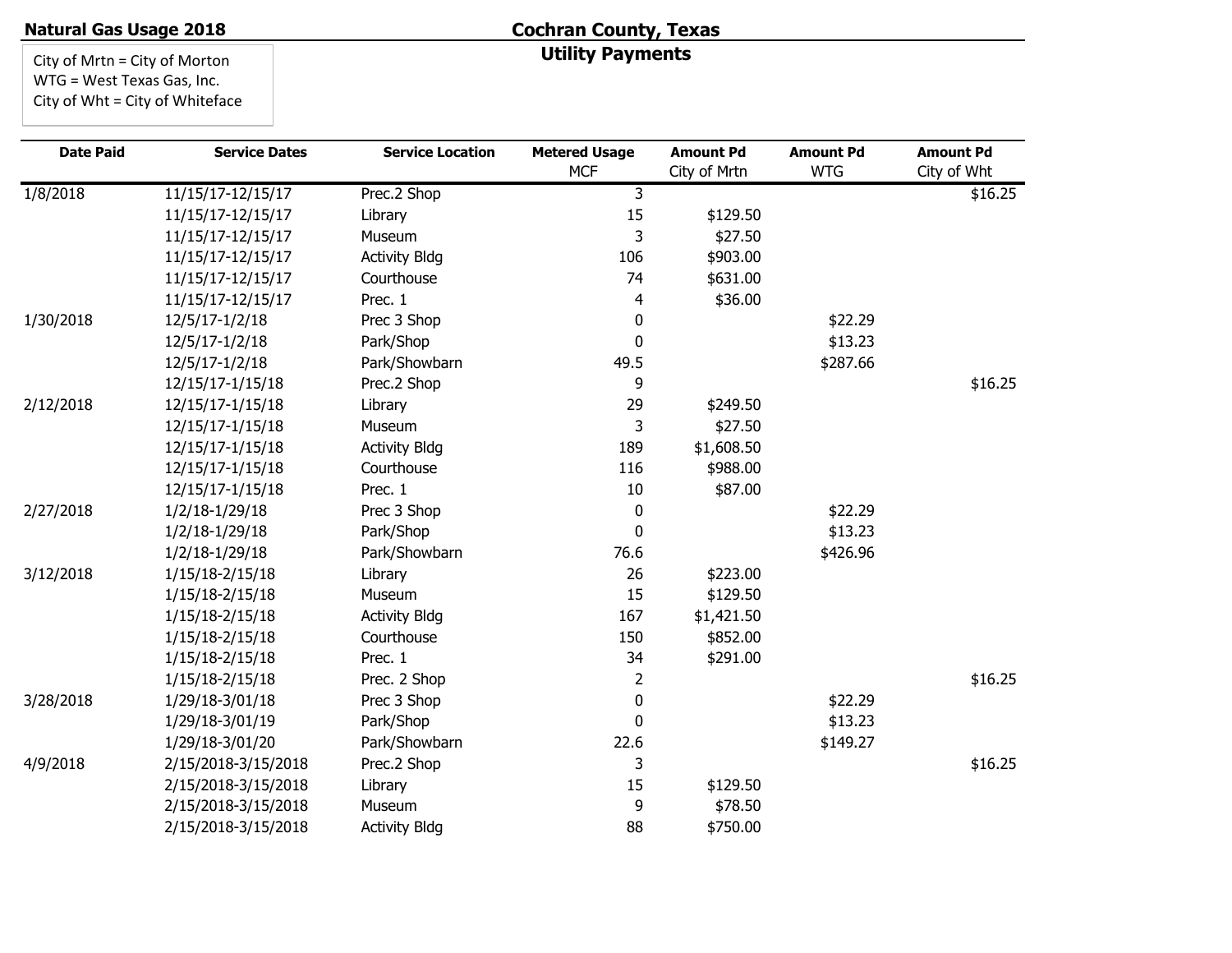# **Cochran County, Texas Utility Payments**

City of Mrtn = City of Morton WTG = West Texas Gas, Inc. City of Wht = City of Whiteface

| <b>Date Paid</b> | <b>Service Dates</b> | <b>Service Location</b> | <b>Metered Usage</b> | <b>Amount Pd</b> | <b>Amount Pd</b> | <b>Amount Pd</b> |
|------------------|----------------------|-------------------------|----------------------|------------------|------------------|------------------|
|                  |                      |                         | <b>MCF</b>           | City of Mrtn     | <b>WTG</b>       | City of Wht      |
| 4/9/2018         | 2/15/2018-3/15/2018  | Courthouse              | 71                   | \$605.50         |                  |                  |
|                  | 2/15/2018-3/15/2018  | Prec. 1                 | 34                   | \$291.00         |                  |                  |
| 4/27/2018        | 3/1/2018-3/28/2018   | Prec 3 Shop             | 0                    |                  | \$22.29          |                  |
|                  | 3/1/2018-3/28/2018   | Park/Shop               | $\mathbf{0}$         |                  | \$13.23          |                  |
|                  | 3/1/2018-3/28/2018   | Park/Showbarn           | 11.2                 |                  | \$78.57          |                  |
| 5/14/2018        | 3/15/2018-4/16/2018  | Library                 | 6                    | \$53.00          |                  |                  |
|                  | 3/15/2018-4/16/2018  | Museum                  | $\overline{2}$       | \$19.00          |                  |                  |
|                  | 3/15/2018-4/16/2018  | <b>Activity Bldg</b>    | 31                   | \$265.50         |                  |                  |
|                  | 3/15/2018-4/16/2018  | Courthouse              | 24                   | \$206.00         |                  |                  |
|                  | 3/15/2018-4/16/2018  | Prec. 1                 | 4                    | \$36.00          |                  |                  |
| 5/14/2018        | 3/15/2018-4/16/2018  | Prec.2 Shop             | 4                    |                  |                  | \$16.25          |
| 5/30/2018        | 3/28/2018-5/01/2018  | Prec 3 Shop             | 0                    |                  | \$25.68          |                  |
|                  | 3/28/2018-5/01/2018  | Park/Shop               | 0                    |                  | \$15.13          |                  |
|                  | 3/28/2018-5/01/2018  | Park/Showbarn           | 6.6                  |                  | \$54.27          |                  |
| 6/11/2018        | 4/16/2018-5/15/2018  | Library                 | 1                    | \$19.00          |                  |                  |
|                  | 4/16/2018-5/15/2018  | Museum                  | 1                    | \$19.00          |                  |                  |
|                  | 4/16/2018-5/15/2018  | <b>Activity Bldg</b>    | 8                    | \$70.00          |                  |                  |
|                  | 4/16/2018-5/15/2018  | Courthouse              | 10                   | \$87.00          |                  |                  |
|                  | 4/16/2018-5/15/2018  | Prec. 1                 | 4                    | \$36.00          |                  |                  |
|                  | 4/16/2018-5/16/2018  | Prec.2 Shop             | 0.2                  |                  |                  | \$16.25          |
| 6/28/2018        | 5/1/2018-6/7/2018    | Prec 3 Shop             | 0                    |                  | \$24.68          |                  |
|                  | 5/1/2018-6/8/2018    | Park/Shop               | $\mathbf{0}$         |                  | \$14.13          |                  |
|                  | 5/1/2018-6/8/2018    | Park/Showbarn           | 0.3                  |                  | \$26.01          |                  |
| 7/9/2018         | 5/16/2018-6/18/2018  | Prec.2 Shop             | 0                    |                  |                  | \$16.25          |
|                  | 5/15/2018-6/15/2018  | Library                 | 1                    | \$19.00          |                  |                  |
|                  | 5/15/2018-6/15/2018  | Museum                  | $\overline{2}$       | \$19.00          |                  |                  |
|                  | 5/15/2018-6/15/2018  | <b>Activity Bldg</b>    | 4                    | \$36.00          |                  |                  |
|                  | 5/15/2018-6/15/2018  | Courthouse              | 5                    | \$44.50          |                  |                  |
|                  | 5/15/2018-6/15/2018  | Prec. 1                 | 0                    | \$19.00          |                  |                  |
| 7/30/2018        | 5/15/2018-6/15/2018  | Prec 3 Shop             | 0                    |                  | \$24.68          |                  |
|                  | 5/15/2018-6/15/2018  | Park/Shop               | $\mathbf 0$          |                  | \$14.13          |                  |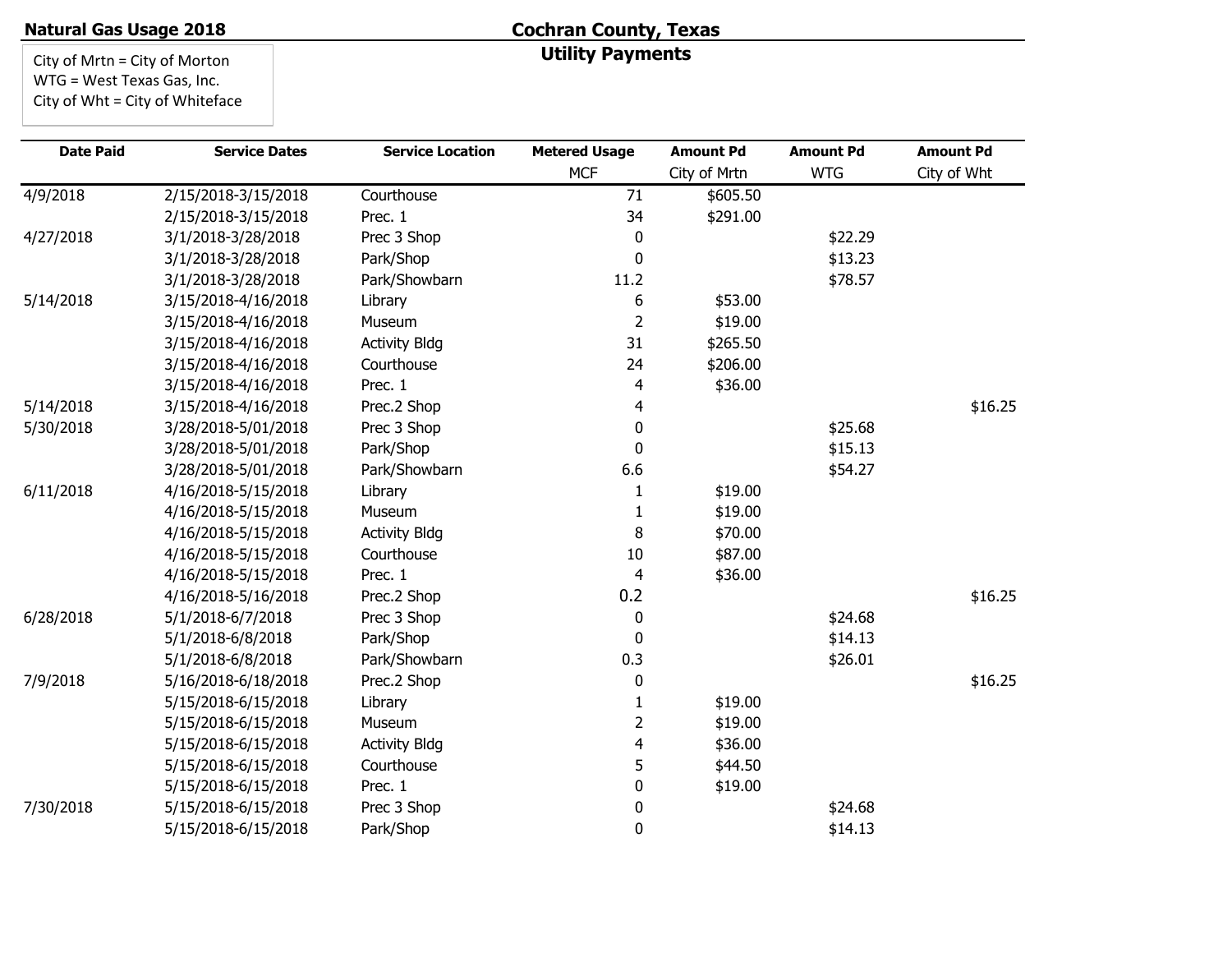# **Cochran County, Texas Utility Payments**

City of Mrtn = City of Morton WTG = West Texas Gas, Inc. City of Wht = City of Whiteface

| <b>Date Paid</b> | <b>Service Dates</b> | <b>Service Location</b> | <b>Metered Usage</b> | <b>Amount Pd</b> | <b>Amount Pd</b> | <b>Amount Pd</b> |
|------------------|----------------------|-------------------------|----------------------|------------------|------------------|------------------|
|                  |                      |                         | <b>MCF</b>           | City of Mrtn     | <b>WTG</b>       | City of Wht      |
| 7/30/2018        | 5/15/2018-6/15/2018  | Park/Showbarn           | 0.2                  |                  | \$25.66          |                  |
| 8/13/2018        | 6/18/18-7/16/18      | Prec.2 Shop             | 0                    |                  |                  | \$16.25          |
|                  | 6/15/18-7/16/18      | Library                 | 0                    | \$19.00          |                  |                  |
|                  | $6/15/18-7/16/18$    | Museum                  | $\overline{2}$       | \$19.00          |                  |                  |
|                  | 6/15/18-7/16/18      | <b>Activity Bldg</b>    | 4                    | \$36.00          |                  |                  |
|                  | 6/15/18-7/16/18      | Courthouse              | 4                    | \$36.00          |                  |                  |
|                  | 6/15/18-7/16/18      | Prec. 1                 | 0                    | \$19.00          |                  |                  |
| 8/30/2018        | 6/28/18-7/30/18      | Prec 3 Shop             | $\mathbf 0$          |                  | \$24.68          |                  |
|                  | 6/27/18-7/30/18      | Park/Shop               | 0                    |                  | \$14.13          |                  |
|                  | 6/27/18-7/30/18      | Park/Showbarn           | 0.1                  |                  | \$25.15          |                  |
| 9/10/2018        | 7/16/18-8/15/18      | Prec.2 Shop             | 0                    |                  |                  | \$16.25          |
|                  | 7/16/18-8/15/18      | Library                 | 0                    | \$19.00          |                  |                  |
|                  | 7/16/18-8/15/18      | Museum                  | 1                    | \$19.00          |                  |                  |
|                  | 7/16/18-8/15/18      | <b>Activity Bldg</b>    | 4                    | \$36.00          |                  |                  |
|                  | 7/16/18-8/15/18      | Courthouse              | 5                    | \$44.50          |                  |                  |
|                  | 7/16/18-8/15/18      | Prec. 1                 | 0                    | \$19.00          |                  |                  |
| 9/27/2018        | 7/30/18-9/4/18       | Prec 3 Shop             | 0                    |                  | \$24.68          |                  |
|                  | 7/30/18-9/4/18       | Park/Shop               | 0                    |                  | \$14.13          |                  |
|                  | 7/30/18-9/4/18       | Park/Showbarn           | 0.02                 |                  | \$25.69          |                  |
| 10/8/2018        | 8/15/18-9/14/18      | Prec.2 Shop             | 0                    |                  |                  | \$16.25          |
|                  | 8/15/18-9/14/18      | Library                 | 0                    | \$19.00          |                  |                  |
|                  | 8/15/18-9/14/18      | Museum                  | $\overline{2}$       | \$19.00          |                  |                  |
|                  | 8/15/18-9/14/18      | <b>Activity Bldg</b>    | 4                    | \$36.00          |                  |                  |
|                  | 8/15/18-9/14/18      | Courthouse              | 4                    | \$36.00          |                  |                  |
|                  | 8/15/18-9/14/18      | Prec. 1                 | 0                    | \$19.00          |                  |                  |
| 9/27/2018        | 7/30/18-9/4/18       | Prec 3 Shop             | 0                    |                  | \$24.68          |                  |
|                  | 7/30/18-9/4/18       | Park/Shop               | 0                    |                  | \$14.13          |                  |
|                  | 7/30/18-9/4/18       | Park/Showbarn           | 0.02                 |                  | \$25.69          |                  |
| 10/8/2018        | 8/15/18-9/14/18      | Prec.2 Shop             | 0                    |                  |                  | \$16.25          |
|                  | 8/15/18-9/14/18      | Library                 | 0                    | \$19.00          |                  |                  |